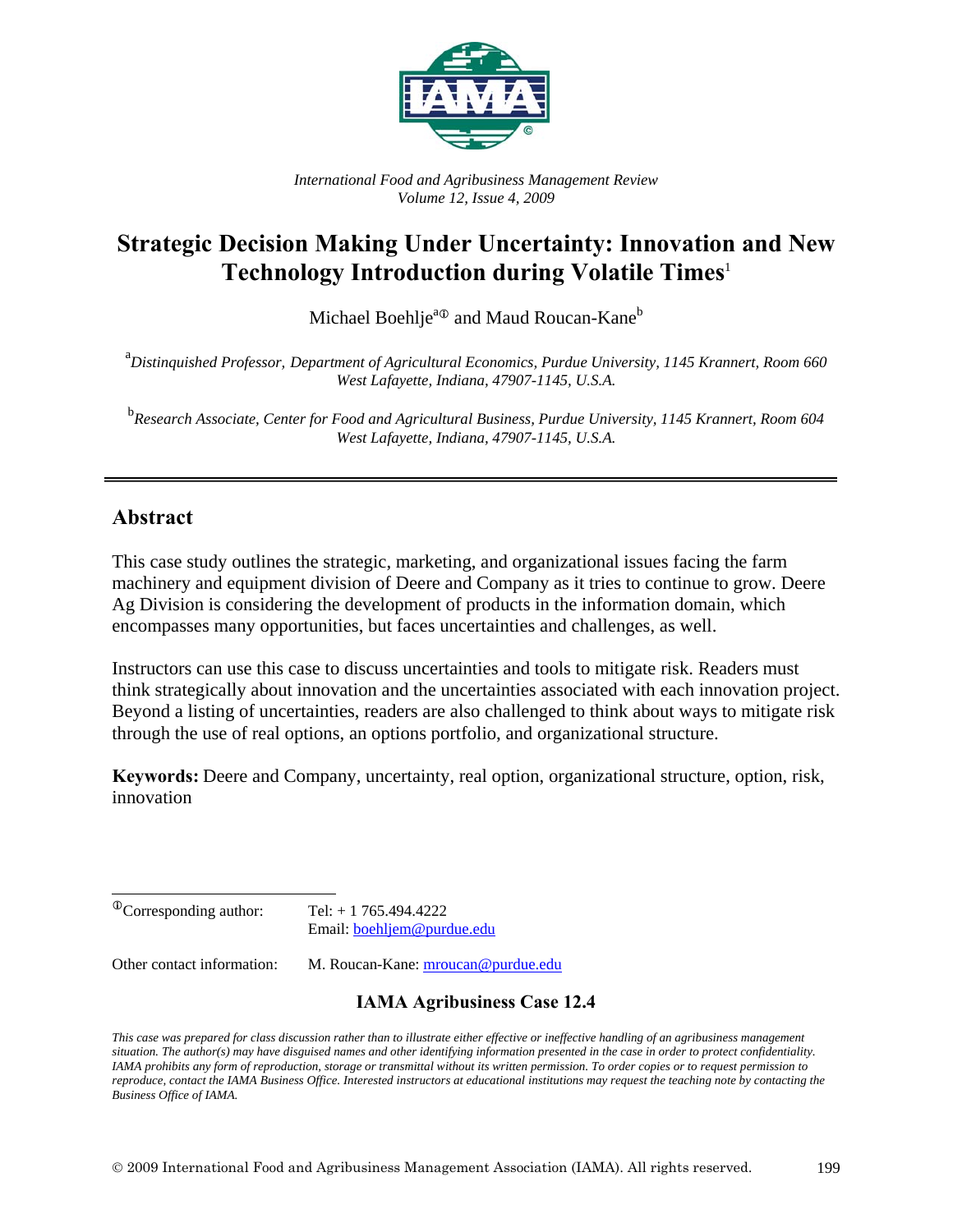## **Introduction**

The agricultural equipment division of Deere and Company was facing a number of challenges and opportunities in the spring of 2007. The fundamental challenge was to continue to improve their financial performance with an increased focus on growth without sacrificing profitability. Although improving profitability was hard to implement, the approach was well understood lower cost, reduce assets or increase asset utilization, increase sales, and improve price realization by reducing discounts and similar price-cutting programs.

Growing the business was going to be more difficult. The U.S. farm machinery and equipment business was a relatively mature market. Clearly, there were opportunities for significant growth globally—Brazil, Argentina, the countries of the former Soviet Union, and eventually China and India provided significant potential. Furthermore, Deere had been quite successful in growing its non-traditional ag business and its consumer products segment, which focuses on products such as small tractors, lawn mowers, golf course equipment, and other consumer products and tools. However, Deere Ag Division was responsible for the growth strategy in the U.S. farm machinery and equipment business, a much tougher market to grow given that cultivated acreage was not increasing and sales were cyclical and highly dependent on farmers' incomes. But, CEO Robert Lane had not let the division off the hook. Growing the agricultural business in the United States was also important, and that required continued commitment to innovation and new product introductions. Lane challenged the team to bring new products and services to market that would meet Operating Return on Assets (OROA) and Shareholder Value Added (SVA) goals, as well as grow the division at a rate almost twice the industry growth rate of the past 20 years.

Deere was known in the farm equipment industry as an innovator with a constant stream of new products in power, tillage, planting, and harvesting equipment. Many of the most successful innovations of the past couple of decades were primarily product enhancements during a period of reduced labor use and rapid mechanization in the farming sector. The challenge going forward was how to grow the farm machinery and equipment business in a period of increasing competitive pressure, a relatively mature U.S. agricultural market, high market uncertainty (ethanol, farm bill, gas prices), high technological uncertainty (GPS), and shortened cycle time in the innovation process because of market and competitive pressures. Despite the challenges, the Ag Division management team had a number of alternatives that it could pursue, actually too many for its budget. Consequently, the team needed to develop and implement a systematic process for assessing each innovation's potential and to use that process to allocate financial and personnel resources to the highest payoff innovations that would meet corporate growth-rate goals and yet mitigate the aforementioned uncertainty.

## **Deere's History: A Commitment to Quality and Innovation**

The legendary agribusiness Deere and Company was founded in 1837 by John Deere, a Vermont blacksmith who, a year earlier, had created an innovative design for self-scouring plows for the Midwest prairie soil. More than a century later, Deere's "leaping deer" logo is known and trusted universally in the marketplace and continues to symbolize innovative engineering and rugged construction in agriculture equipment and tractors.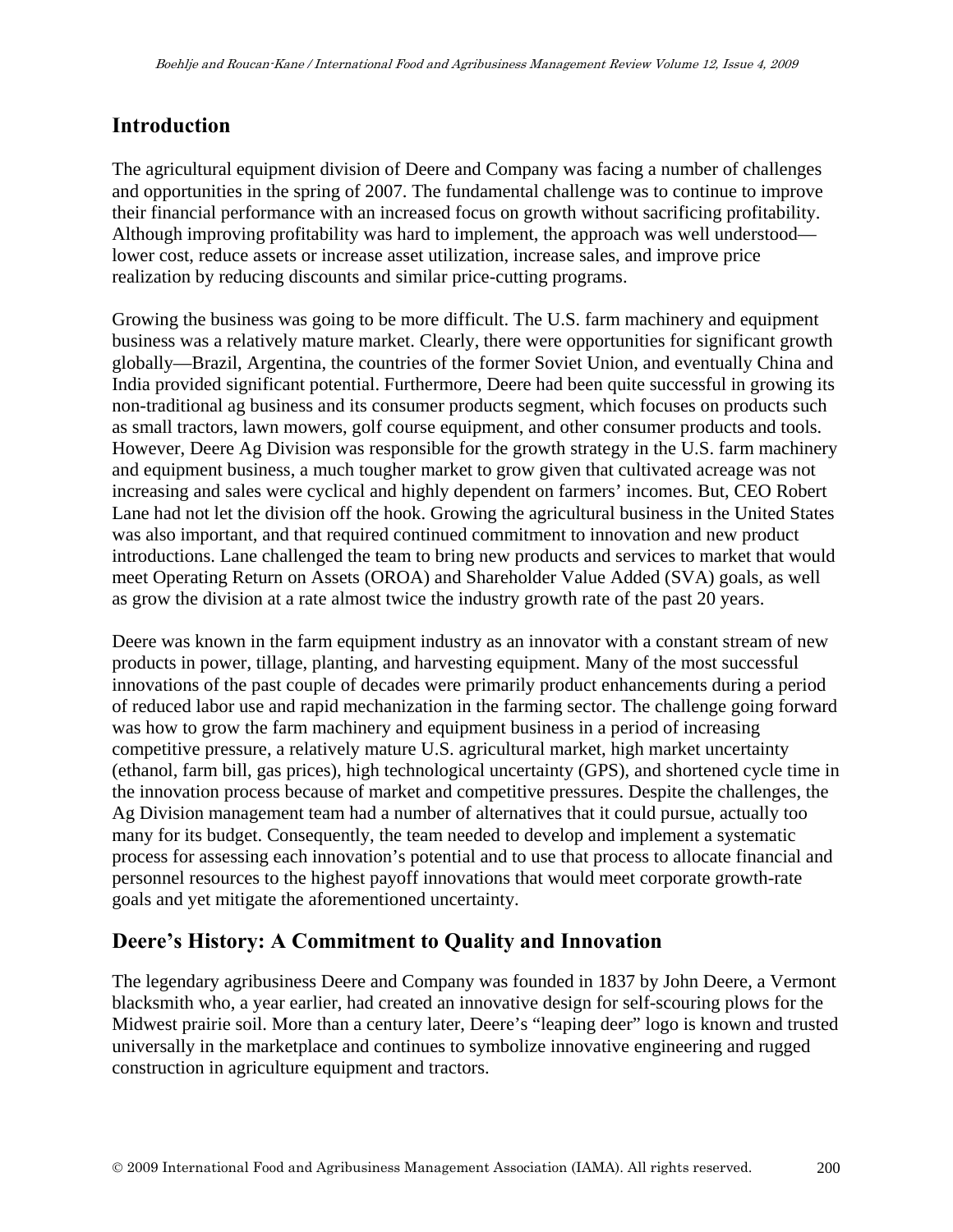Continuous innovation and new product introductions are a result of a major commitment of resources to research and development (R&D) and new product commercialization. Deere's resource commitment to R&D is summarized in Table 1; commitments to R&D have consistently been strong compared to competitors. Exhibit A summarizes some of the major innovations and new product introductions during the past 50 years. Innovations have involved improvements in tractors, combines, implements, and sprayer machinery (sustaining innovations), and more recently, in some new information and electronic-based technology, such as global positioning systems (GPS) guidance products.

| <b>Table 1.</b> Bares and R&D Expenditures for Decre and his competitors |                  |                         |                                          |             |            |       |
|--------------------------------------------------------------------------|------------------|-------------------------|------------------------------------------|-------------|------------|-------|
| \$ (in million)                                                          | <b>Net Sales</b> | <b>R&amp;D</b> Expenses | <b>R&amp;D</b> as a percent of net sales |             |            |       |
|                                                                          | Deere            | Deere                   | Deere                                    | <i>AGCO</i> | <b>CNH</b> | CAT   |
| 2006                                                                     | 19,884           | 725.8                   | 3.70%                                    | 2.40%       | 3.00%      | 3.50% |
| 2005                                                                     | 19,401           | 677.3                   | 3.50%                                    | 2.20%       | 2.60%      | 3.20% |
| 2004                                                                     | 17,673           | 611.6                   | 3.50%                                    | 2.00%       | 2.30%      | 3.30% |
| 2003                                                                     | 13,349           | 577.3                   | 4.30%                                    | 2.00%       | 2.60%      | 3.20% |
| 2002                                                                     | 11,702           | 527.8                   | 4.50%                                    | 2.00%       | 3.00%      | 3.50% |
| 2001                                                                     | 11,077           | 590.1                   | 5.30%                                    | 2.00%       | 3.40%      | 3.70% |
| 2000                                                                     | 11,168           | 542.1                   | 4.90%                                    | 2.00%       | 3.60%      | 3.40% |

**Table 1.** Sales and R&D Expenditures for Deere and its Competitors

**Source:** Annual reports from Deere and Company, AGCO, CNH, and Caterpillar

# **The Lane Challenge**

The 170-year history of Deere and Company is characterized by both innovation and quality. Even during the agricultural recession of the 1980s, Deere maintained its focus on delivering quality products that customers valued, and Deere gained market share as other major agricultural equipment companies stumbled or fell by the wayside. But financial performance was cyclical, and Deere typically earned a competitive return on capital for only a few years in a row before it encountered a significant downturn in performance (Table 2). When Robert Lane became CEO and chairman in 2000, his goal was "building a business as great as our products" (Nickum, 2005).

Lane's basic strategy to meet this goal was relatively straightforward—to achieve exceptional operating performance and disciplined growth and to do it through high-performance, aligned team work. Operational performance has been improving through the classic approaches of cost reductions, improved asset utilization and margin enhancing/value pricing, and metrics and reward systems that enable the organization to reach new levels. Growth was and continues to be a more difficult challenge since Deere already enjoys a strong market share position in the American and Canadian farm machinery and equipment markets, and that market has been growing only at the modest rate of 3 to 5 percent per year. Growing, therefore, required a continued commitment to innovation and new product introductions.

As noted earlier, Deere's financial commitment to innovation had been unwavering. This commitment to R&D and innovation was the key to avoiding what Lane described as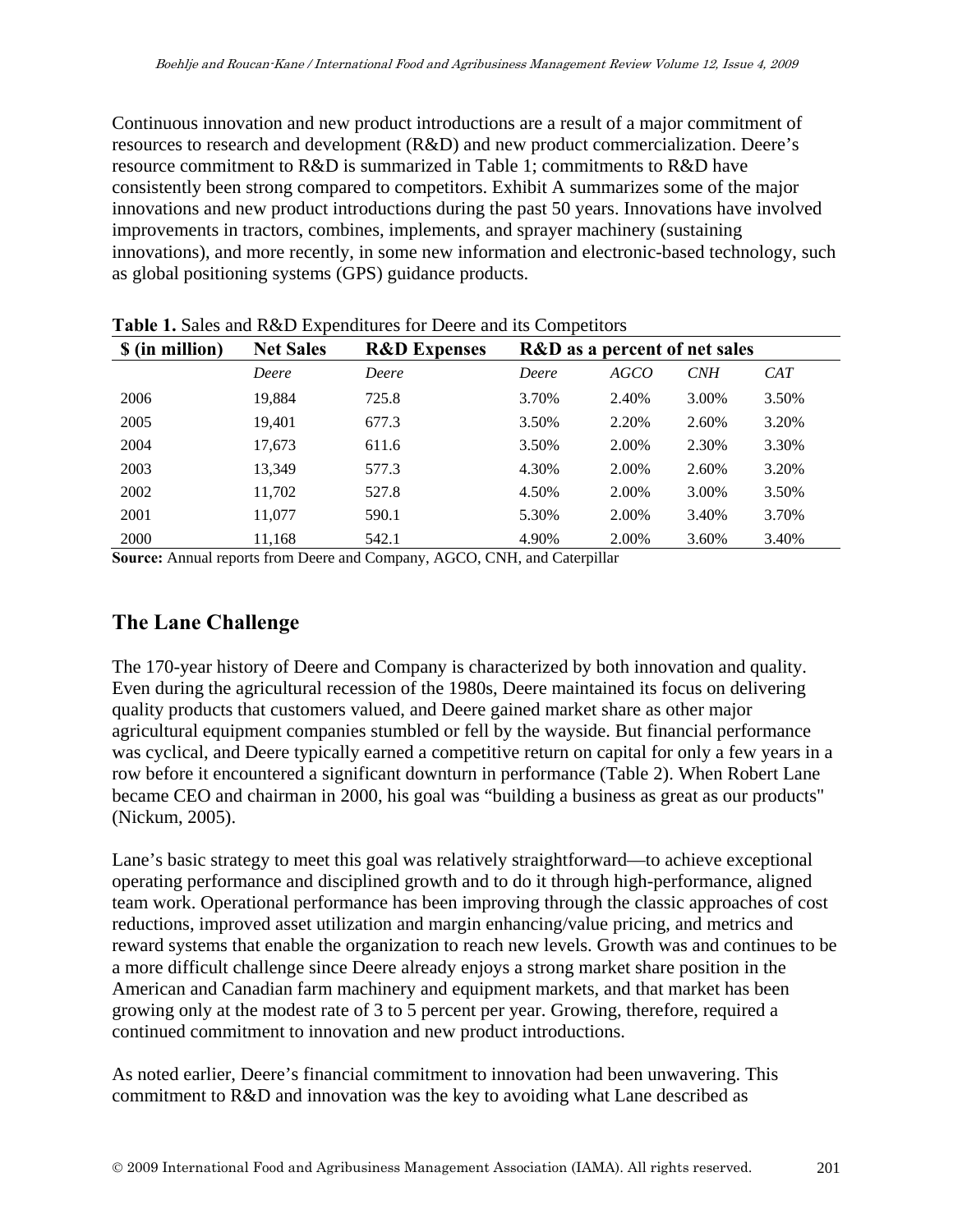"commodity hell" where tired products and services result in "me too" products that may satisfy current customer needs but do little to anticipate future needs or opportunities, thus precluding earning above-average profits.

| Deere and Company |                              |     | Revenues by segment      |                                       |                            |                              |                         |
|-------------------|------------------------------|-----|--------------------------|---------------------------------------|----------------------------|------------------------------|-------------------------|
| $$+$<br>millions  | Net sales<br>of<br>Equipment | R&D | Ag<br>Equipment          | Commercial<br>& Consumer<br>Equipment | Construction<br>& Forestry | Credit/Financial<br>services | Total # of<br>employees |
| 2006              | 19,884                       | 726 | 10,232                   | 3,877                                 | 5,775                      |                              | 46,500                  |
| 2005              | 19,401                       | 677 | 10,567                   | 3,605                                 | 5,229                      |                              | 47,400                  |
| 2004              | 17,673                       | 612 | 9,717                    | 3,742                                 | 4,214                      | 1,276                        | 46,500                  |
| 2003              | 13,349                       | 577 | 7,390                    | 3,231                                 | 2,728                      | 1,347                        | 43,200                  |
| 2002              | 11,702                       | 528 | 6,792                    | 2,712                                 | 2,199                      | 1,426                        | 43,100                  |
| 2001              | 11,077                       | 590 | 6,269                    | 2,667                                 | 2,086                      | 1,439                        | 45,100                  |
| 2000              | 11,168                       | 542 | 5,934                    | 2,966                                 |                            | 1,323                        | 43,700                  |
| 1999              | 9,701                        | 458 | 5,138                    | 2,648                                 |                            | 1,136                        | 38,700                  |
| 1998              | 11,925                       | 444 | 7,217                    | 2,124                                 |                            | 971                          | 37,000                  |
| 1997              | 11,081                       | 412 | 7,048                    | 1,772                                 |                            | 818                          | 34,400                  |
| 1996              | 9,640                        | 370 | $\overline{\phantom{a}}$ | ۰                                     |                            |                              | 33,900                  |
| 1995              | 8,830                        | 327 |                          |                                       |                            |                              | 33,400                  |
| 1994              | 7,663                        | 276 |                          |                                       |                            |                              | 34,300                  |
| 1993              | 6,479                        | 270 |                          |                                       |                            |                              | 33,100                  |

**Table 2.** Deere's Financial Performance

**Source:** Deere and Company's annual reports

But a financial commitment to innovation is unlikely to be successful without a disciplined approach to new project selection. An Accelerated Innovation Process (AIP) had been implemented at Deere to evaluate new product/service initiatives more systematically and quickly. The AIP starts by identifying areas of opportunity for innovation where it is perceived that Deere has the capacity and ability to participate. This step is followed by opportunity identification where internal capability is matched with current and future customer needs; this step requires intense and sometimes contentious discussion and dialogue between the marketing/sales staff who represent the customer's perspective and the engineering/technology personnel who focus on the capability and capacity of current and future technology. The entire process is driven by a set of financial performance metrics that maintain consistency and indicate the expected contribution of an innovation to Deere's financial performance.

An additional dimension of Deere's approach to innovation had been to broaden the focus beyond the traditional emphasis on mechanization. Much of Deere's history had been built on sustaining innovations that generally involve improving the performance and/or lowering the cost of current product/service offerings to current customers. In contrast, breakthroughs or disruptive innovations are new product/service offerings to new or underserved customers; these innovations frequently require capabilities and capacities that may be beyond the current skill set of the organization, and they may require a more intimate knowledge of potential new customers which may not be the focal point of the current sales/marketing initiatives.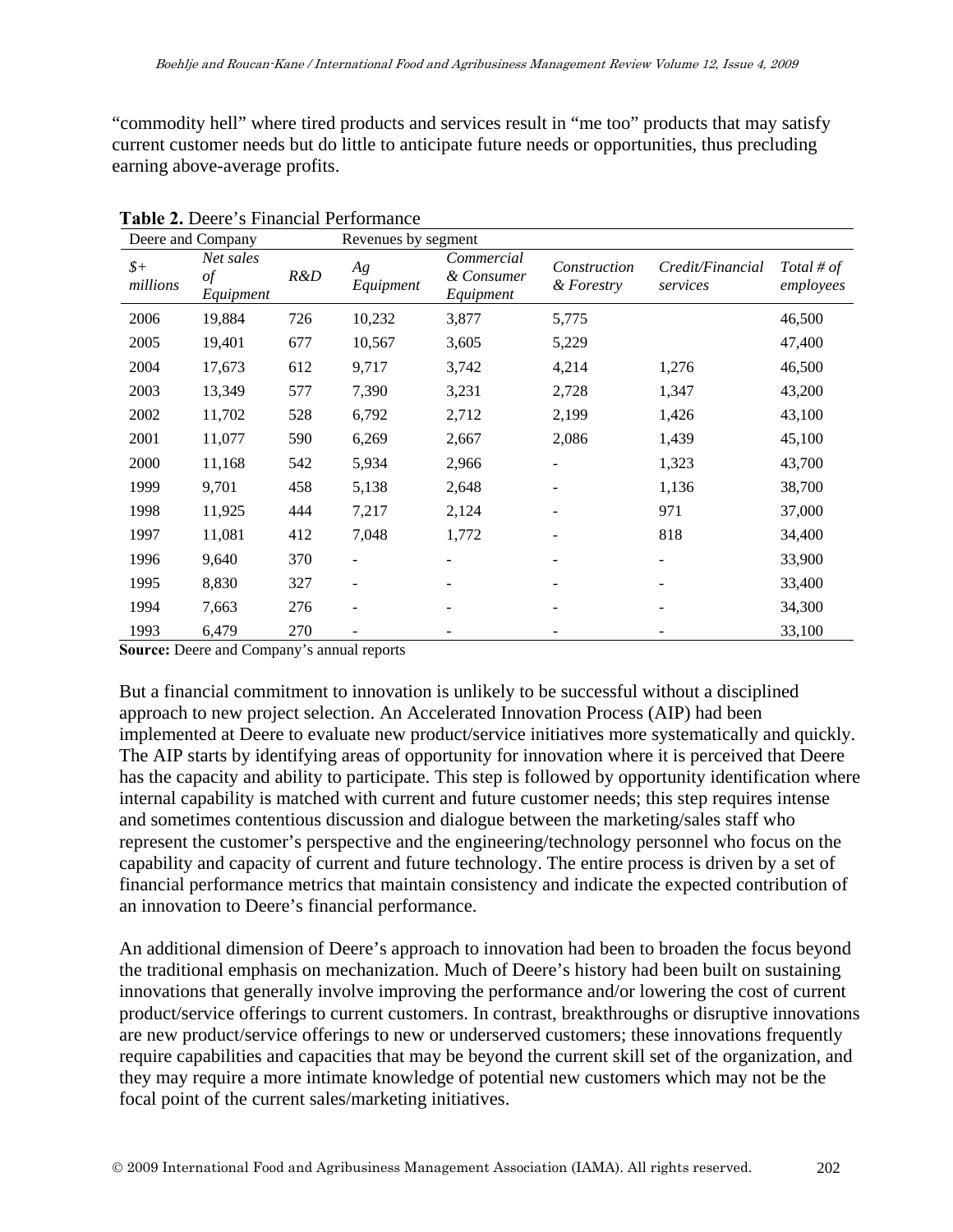One of those potential breakthroughs or disruptive areas of innovation was in the realm of information management/precision/traceability—an opportunity that is increasingly evolving because of the high demand for quality and food safety attributes across the food production and distribution value chain, and the increased capability and capacity of information technology and telemetry to automatically, in real time, measure, analyze, and deliver critical data and information to improve management decision making. As just one example, Robert Lane had described "[…] the shift to intelligent machinery. The technology is becoming available to us to bring to the customer intelligent, mobile machinery. And these machines will be doubly smart, because every day out in the field has different weather conditions and growing conditions. To send a smart machine into an environment that is changing every day it has to be intelligent enough to be adaptive (Houlihan, 2007)."

Deere was well aware of the traditional approach to thinking about growth in terms of both customers and products as reflected in Figure 1. Their perspective was that more focus needed to be placed on new products offered to old customers, as well as new customers, but these opportunities were characterized by high technical, as well as high market uncertainty. The Deere Ag Division found the current discussion about precision agriculture and traceability across the food production/distribution value chain interesting. But were its customers and other participants in the food production/distribution value chain ready to adopt these new disruptive innovations? And, was the information technology available and adaptable to the agricultural production and food distribution industry? Those were some of the questions at the top of the agricultural team's mind as it contemplated the critical decisions it had to make.





Although Deere had been a leader in commercializing new products and services in the farm machinery and equipment industry, it also had been focused on maintaining high-quality products that provide reliable and consistent services and experiences for its customers. So in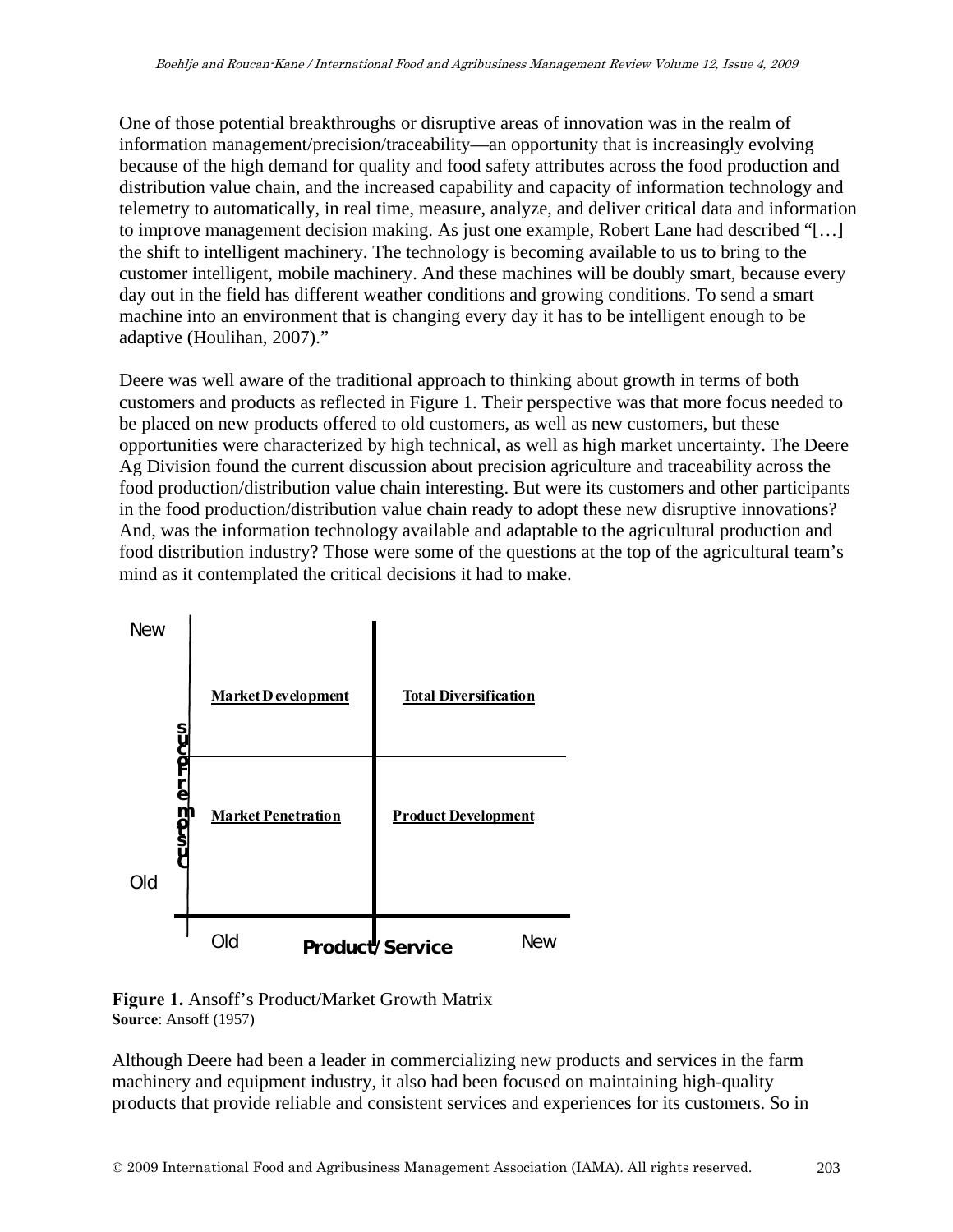some cases, Deere's historical approach to innovation might be best described as a "fast follower" or "close second" rather than a "first mover." A key component of Deere's commitment to quality had been the Enterprise Product Development Process (EPDP), which is a well-defined stage gate process that products must go through to assure reliable performance before a commitment to launch or commercialize is made. This process assures quality in products; however, as an integrated process, it can take more time than the marketplace may accept. The concern became then, that in the information/electronics domains, the rapid rate of technical change meant that the cycle time for successful innovation had to be accelerated and that some of the processes Deere had historically used to assess innovations maybe needed to be revamped.

## **Customer Segmentation**

Deere had historically focused on and had a strong market position in power, implement and combine equipment with traditional commercial producers in Midwest corn/soybean agriculture. This historical dominance with this customer base had reinforced the perception that the U.S. market was mature, and growth potential was limited. But, by reassessing the market with a customer segmentation focus, a different story began to emerge.

Indeed, Deere's segmentation analysis suggested that there are eight different and important customer segments in the farm machinery and equipment market (Figure 2) with different attitudes, goals, behaviors, and needs. Deere's focus on the traditional segment, which had been historically the most important segment in the industry, had been the source of its success in the



**Figure 2.** Deere's U.S. and Canada Segmentation Scheme **Source:** Provided by Deere and Company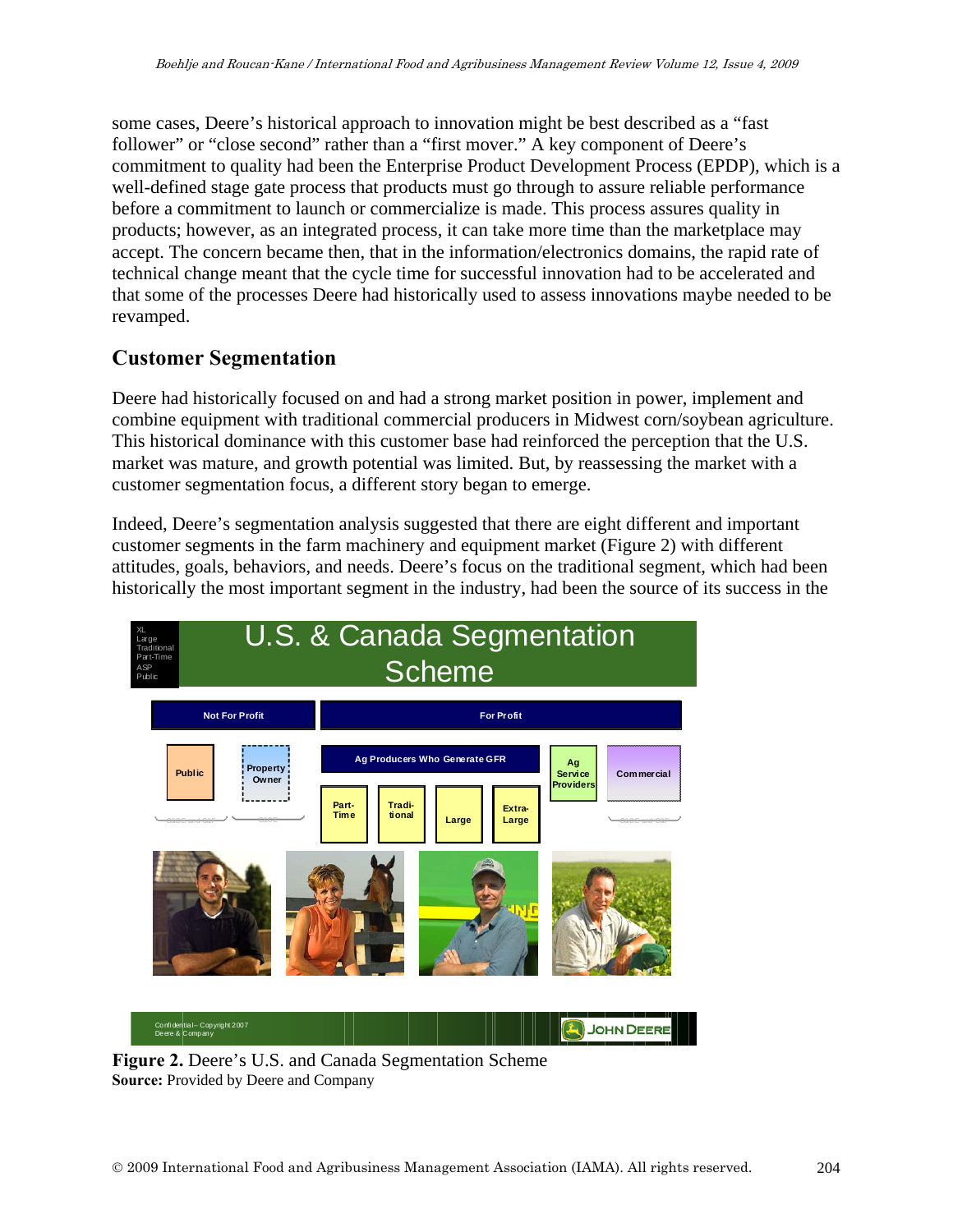past. But, the industry was changing rapidly, and the other segments were becoming increasingly more important (Figure 3). Some of these new growing segments—particularly the large/mega farm, the ag service provider/custom contractor, and some of the not for profit (state and federal government, etc.)—needed machinery and equipment with different features. Larger scale growers and specialty crop producers were increasingly concerned about precision and process control systems. They were more likely willing to adopt electronic technology as long as it was simple to use and reliable.



**Figure 3.** Evolution of Deere's Customer Segments Source: provided by Deere and Company

These segments were currently underserved by Deere both in terms of market share and features, thus providing significant growth opportunities. Also, proving the information based technology in terms of reliability, ease of use, and value for these segments, combined with the continuous cost reductions and technological advances of electronic-based technology, would allow Deere to market these products to traditional and smaller producers in the future. Results from Deere's market segmentation work suggested that, in fact, the U.S. farm machinery and equipment industry may have substantially more growth potential than was perceived, and that new information/precision/electronic-based technology (i.e., precision farming) had the potential to be the entry point and the lynch-pin to capturing this growth potential.

## **The New Product/Service Choices**

The Ag Division had identified five basic domains of innovations in the area of precision farming that might be offered to the market: (1) advanced autotrack/guidance/headland management, (2) variable rate seed/fertilizer/chemical application, (3) telematics, (4) information/data management along the value chain, and (5) synchronized and autonomous equipment.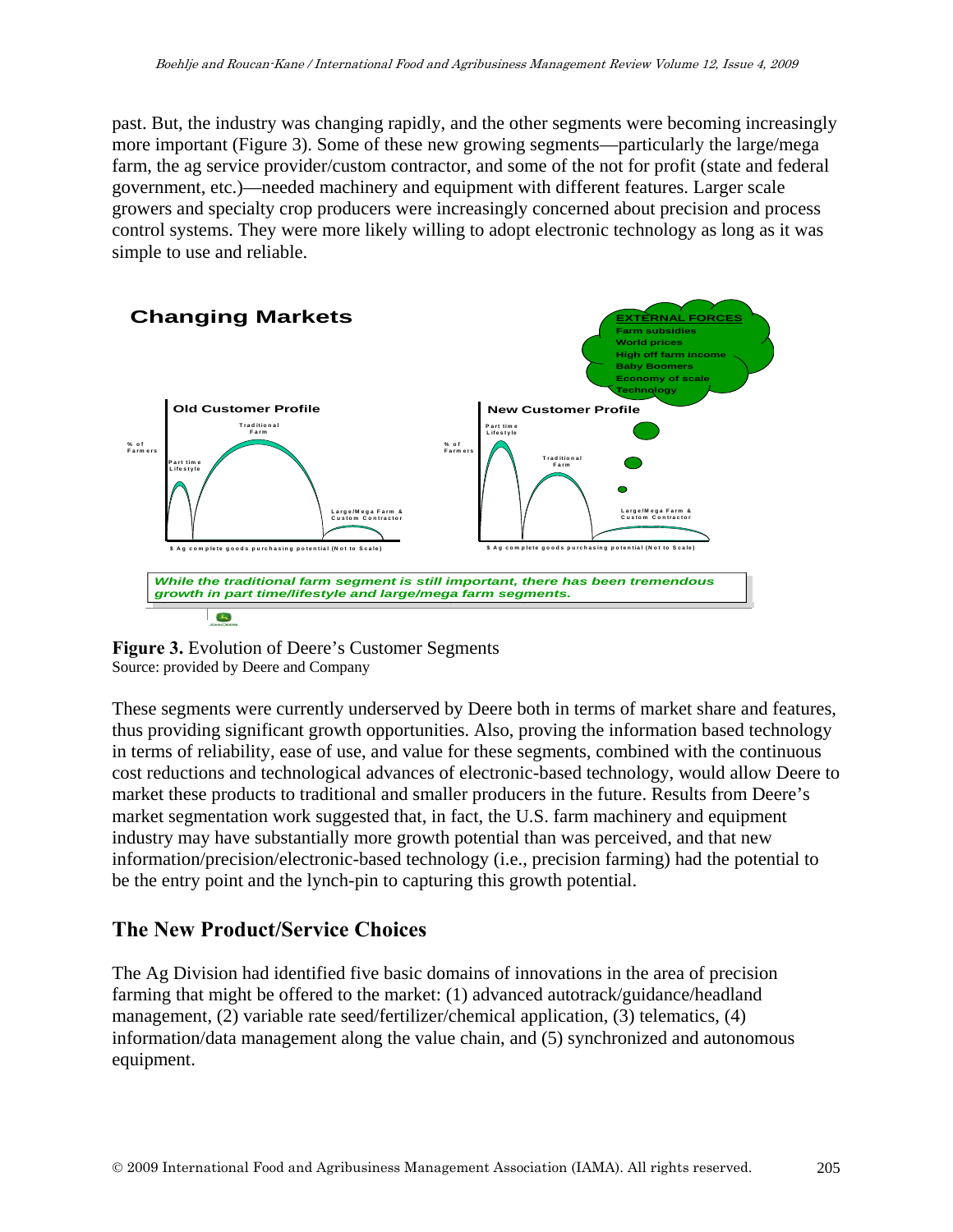Precision farming dates back to the first yield mapping system presented by the company Ag Leader in 1992, shortly after GPS technology became available to the public. Precision farming recognizes to the concept of in-field variability. It results in performing the right task, in the right place, at the right time. Most precision farming systems consist of a GPS receiver, display unit, and desktop software. John Deere's history in precision farming dates back to 1994, with the introduction of a yield-mapping system, and has evolved into five distinct categories: guidance, machine control, telematics, information management, and robotics.

*Guidance*—The ability to pilot farm machinery through a field via GPS satellite signals to reduce overlap and improve efficiency (by increasing speed of operation, allowing more work at night and/or in low visibility conditions, making the operator less tired).

*Machine control*—Systems that automate tractors, sprayers, planting, and implement functions, such as speed, hydraulic control, on/off control, and rate control to reduce inputs, decrease costs, and be more environmentally responsive.

*Telematics*—A wireless communication system between a vehicle and a remote site, transmitting information about the vehicle and its environment. Maintenance information can be recorded; location of the equipment can be known at all time; productivity, idle, and transportation times of the equipment can be calculated. In short, the systems can be used for efficiency and equipment management.

*Information management*—Collecting data about fields, including field location, seed variety planted, seeding depth or planting height, tillage depth, application depth or height, amount of products applied, crop yield, harvest moisture level, and weather conditions to make maps and informed decisions. The information can be transferred along the value chain to improve efficiency and quality control.

*Synchronized and autonomous/robotic multi-unit operations*—Wireless operation and control of multiple machine units (tractors, swathers, harvesters) by one operator.

The Ag Division faced several challenges in these five domains. First, customer adoption behavior had propelled the direction of precision farming solutions in several ways. The rapid adoption of guidance and machine control products was the result of customers directly reaping the benefits of increased productivity, ease of operation, and reduced input costs. Documentation and information management solutions struggled due to the inability for customers to see a direct benefit. Precision farming products overall had met complexity and price resistance adoption challenges.

Second, having products that were compatible with older John Deere equipment, as well as competitive equipment, was an eminent priority. John Deere battled enabling compatibility with their first systems and the rest of the industry. Full integration of precision farming products into John Deere equipment was challenging as a result of different product life cycles varying between precision solutions and equipment vehicles.

Third, competition was, of course, an issue. With high potential for growth in the market, many other companies tried to capture this emerging global business. Those companies included: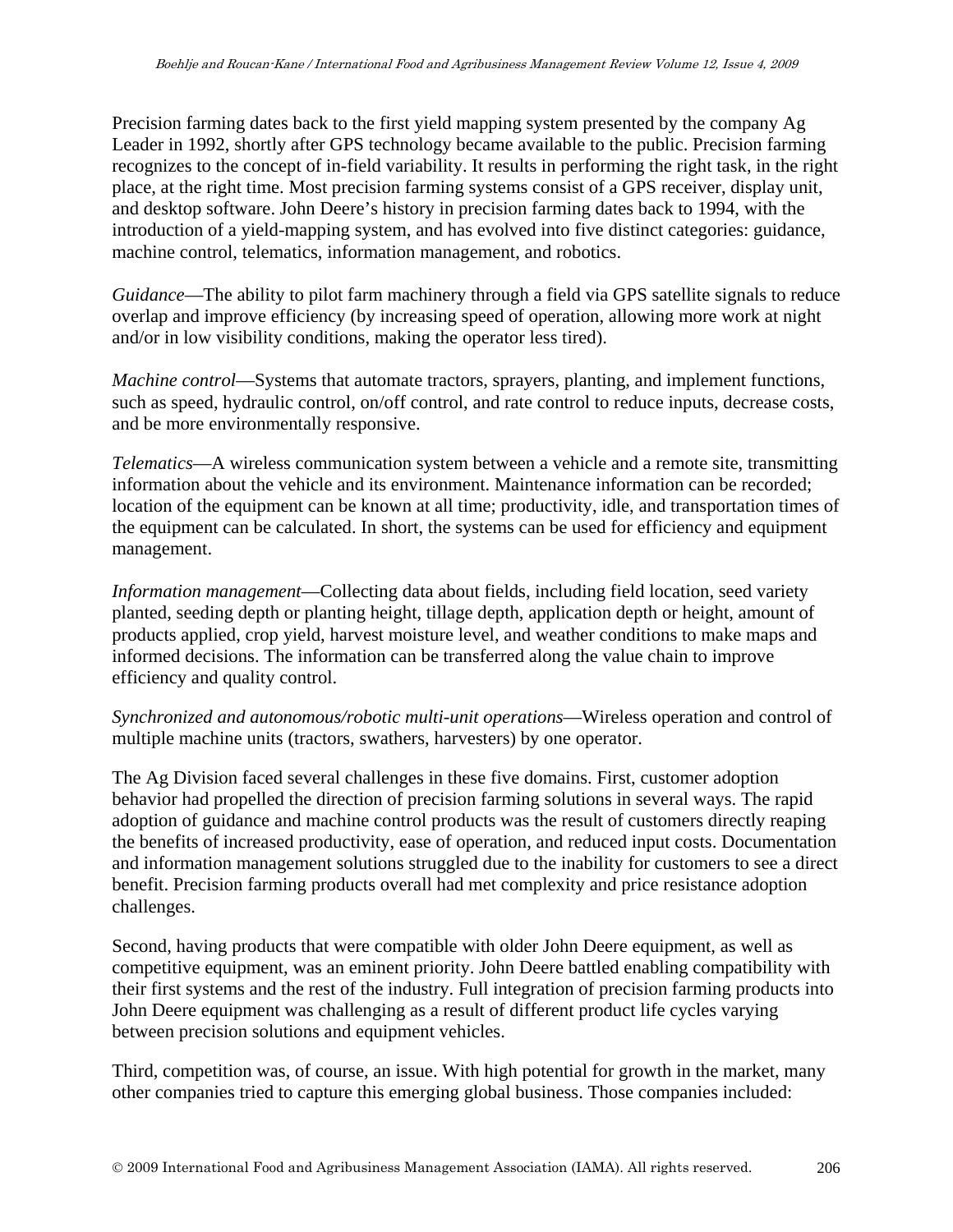Trimble, Topcorn, Outback, Leica, AutoFarm, Ag Leader, and Raven, for example. Trimble and Topcorn offered guidance, application, water management, and information management systems (software for planning and documentation). Outback and Leica sold guidance/steering systems. Autofarm and Ag Leader provided guidance/steering systems, as well as data collection products. In addition, Ag Leader also marketed application control systems. Raven focused on the application control domain. Furthermore, the major ag machinery equipment manufacturers (such as CNH, AGCO, and CAT) also offered precision farming technology.

Finally, the agricultural team was concerned about dealer support. They had just begun training dealers on auto-trac products. This was a necessary, but time-consuming process. Now, they were also under pressure to develop training material for the other domains and convince dealers to spend more time away from their dealerships for training.

## **The Market**

Farmers have adopted information technology in fits and starts. Although the use of computers and access to the Internet had expanded in recent years as reflected in Figure 4, farmers continued to lag behind other industries in the broad use of electronic technology for business decisions (in fact only about 30 percent of farmers used computers for business purposes in 2003), making the adoption of precision products a challenge. Adoption of precision farming technology has paralleled that of computer technology, but maybe with even more uncertainty. Data from the Agricultural Resource Management Survey (ARMS) shows that yield monitors and guidance systems were being adopted at a relatively rapid pace, but other technologies, such as variable rate application of fertilizer, lime, pesticides, and seed, as well as yield mapping, georeferenced soil mapping, and remote sensing were lagging in their adoption rates (Table 3).



**Figure 4.** U.S. Farms Using Computers, 1997–2003 **Source:** Daberkow et al. (2006)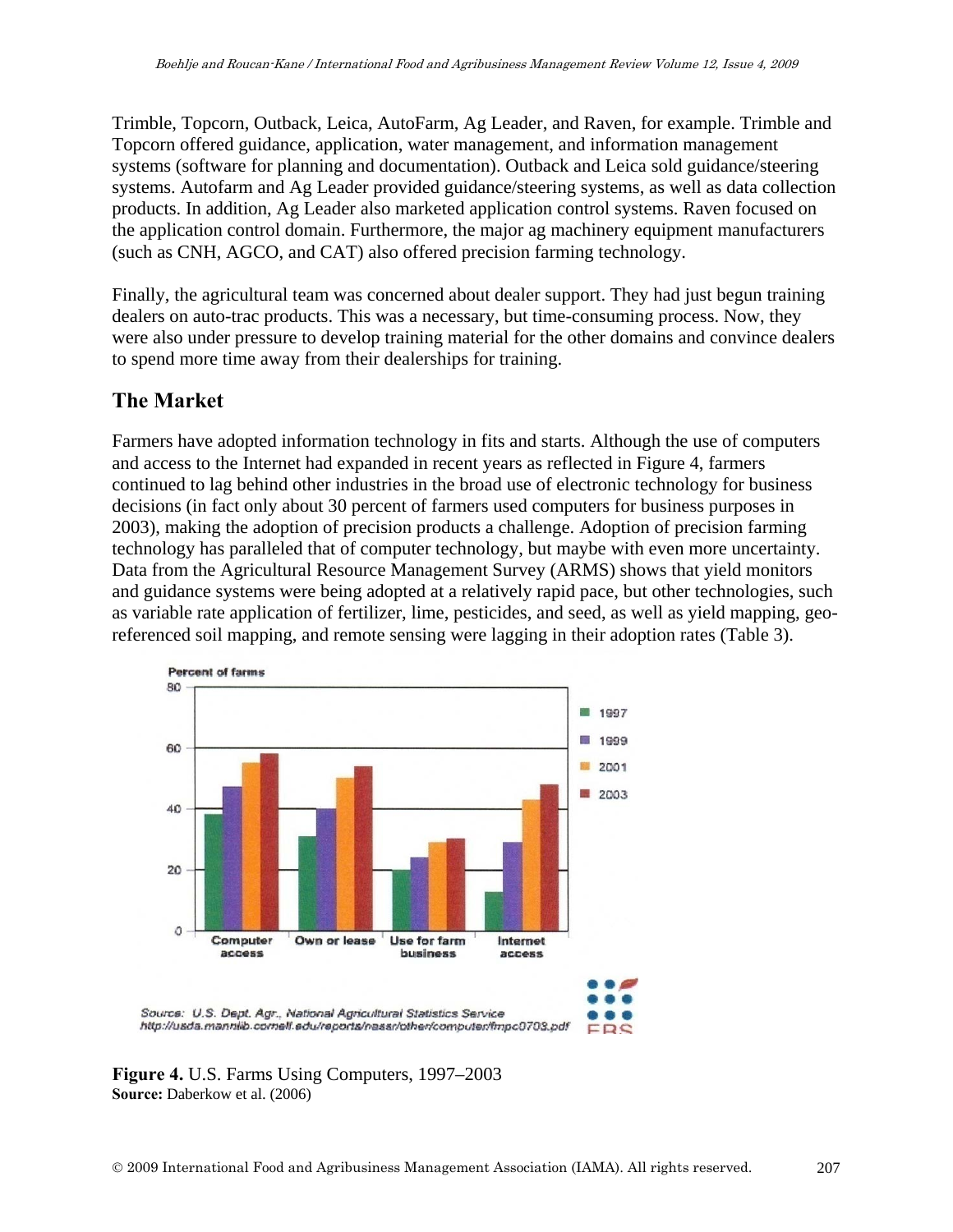Economic analysis of the benefits to precision farming techniques indicated that guidance systems had the fastest payback, and variable application of lime also had financial benefits, but other precision farming technologies and techniques were not yet seen as highly profitable. Academic studies and budgeting analyses of various precision farming practices underscore the uncertainty of the economic and financial payoff to producers adopting some of these practices. Analyses of the investments in auto guidance technology indicate a 20 percent increase in field speed (Watson and Lowenberg-DeBoer, 2002). Yield monitoring technology does document variability in yields in different fields with different soil types, but explicit links to differences in fertility and other management practices to enhance yields is less clear (Lowenberg-DeBoer and Aghib, 1999; Peone and Lowenberg-DeBoer, 2004). Site specific and variable rate applications of lime would appear to have significant economic benefits, but precision applications of seed and fertilizer do not have the same potential at prevailing product prices and fertilizer and chemical costs (Bullock et al., 1998; Doerge, 2002).

| <b>radic 9.</b> Brian of O.B. Acroge Osing Freefsfort Agriculture Technology |                |                         |                           |                     |                              |                        |
|------------------------------------------------------------------------------|----------------|-------------------------|---------------------------|---------------------|------------------------------|------------------------|
| <b>Technology Sun</b>                                                        | flower<br>1999 | <b>Potatoes</b><br>1999 | <b>Sugarbeets</b><br>2000 | <b>Rice</b><br>2000 | <b>Barley</b><br>$2003^{23}$ | Sorghum<br>$2003^{23}$ |
| Yield monitor<br>Yield map                                                   | 17.1<br>3.8    | 10.4<br>10.2            | 1.0<br>$\ast$             | 17.6<br>5.1         | 17.0<br>4.6                  | 14.4<br>2.0            |
| Geo-referenced<br>soil map                                                   | 3.8            | 18.7                    | 28.6                      | 9.5                 | 7.3                          | 7.3                    |
| Remote sensing                                                               | 4.4            | 20.5                    | 35.2                      | 4.7                 | 2.8                          | 4.4                    |
| VRT used for:                                                                |                |                         |                           |                     |                              |                        |
| Fertilizer/lime                                                              | 2.8            | 13.1                    | 11.9                      | 1.6                 | 12.9                         | 4.7                    |
| Seed                                                                         | $\ast$         | 1.5                     | 2.2                       | 1.2                 | 8.0                          | 3.5                    |
| Pesticides                                                                   | ∗              | 3.6                     | 1.3                       | 2.6                 | 10.4                         | 2.7                    |
| Guidance                                                                     | NA             | <b>NA</b>               | NA                        | <b>NA</b>           | 14.7                         | 10.4                   |

#### **Table 3.** Share of U.S. Acreage Using Precision Agriculture Technology1

 $*$ = less than 1 percent. NA = survey not conducted. VRT = variable-rate technology

<sup>1</sup>These estimates are revised from previous published estimates based on updated weights from the ARMS. <sup>2</sup>Prior to 2002, respondents were asked if the soil characteristics of the field had ever been geo-referenced.

Beginning in 2002, respondents were asked about geo-referencing in the current and previous years.

 $3$ The question was reworded in 2002 to better define the term "remotely sensed.\*

**Source:** Daberkow et al. (2006)

A survey of retail agronomy dealerships concerning precision agriculture services indicated similar uncertainty in adoption. While more than 80 percent of the 340 respondents used some form of precision technologies in their dealerships, the applications were primarily dominated by service offerings to customers and manual control/light bar GPS guidance of application equipment (Figure 5). Specific service offerings over time have grown erratically since the mid-1990s and still did not exceed 50 percent of the respondents as of 2006 (Figure 6). Midwest dealers were significantly more likely to offer most precision services compared to other regions of the United States (Figure 7).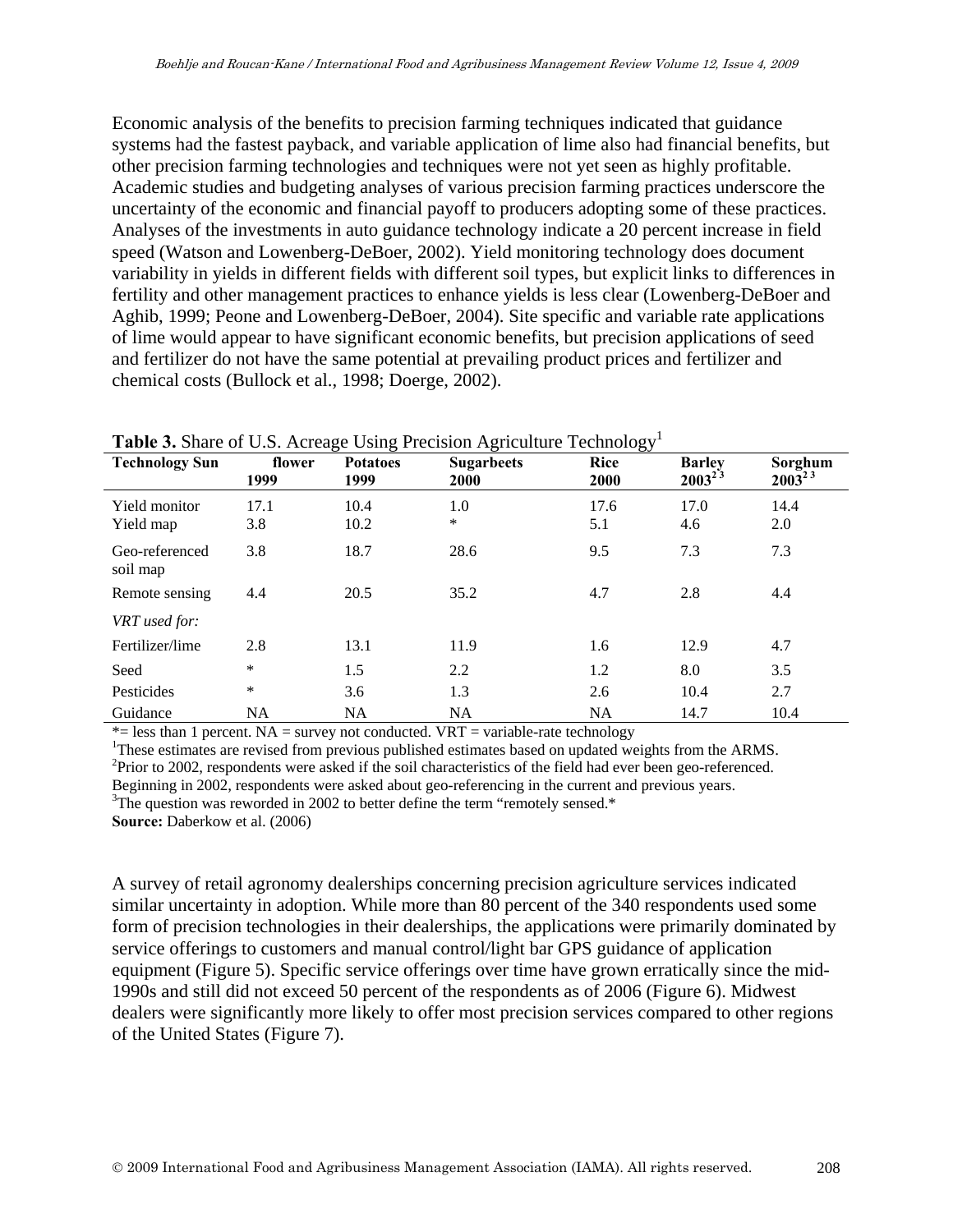

**Figure 5.** Use of Precision Technology in 2006 **Source:** Whipker and Akridge (2006)



**Figure 6.** Precision Ag Services Offered Over Time **Source:** Whipker and Akridge (2006)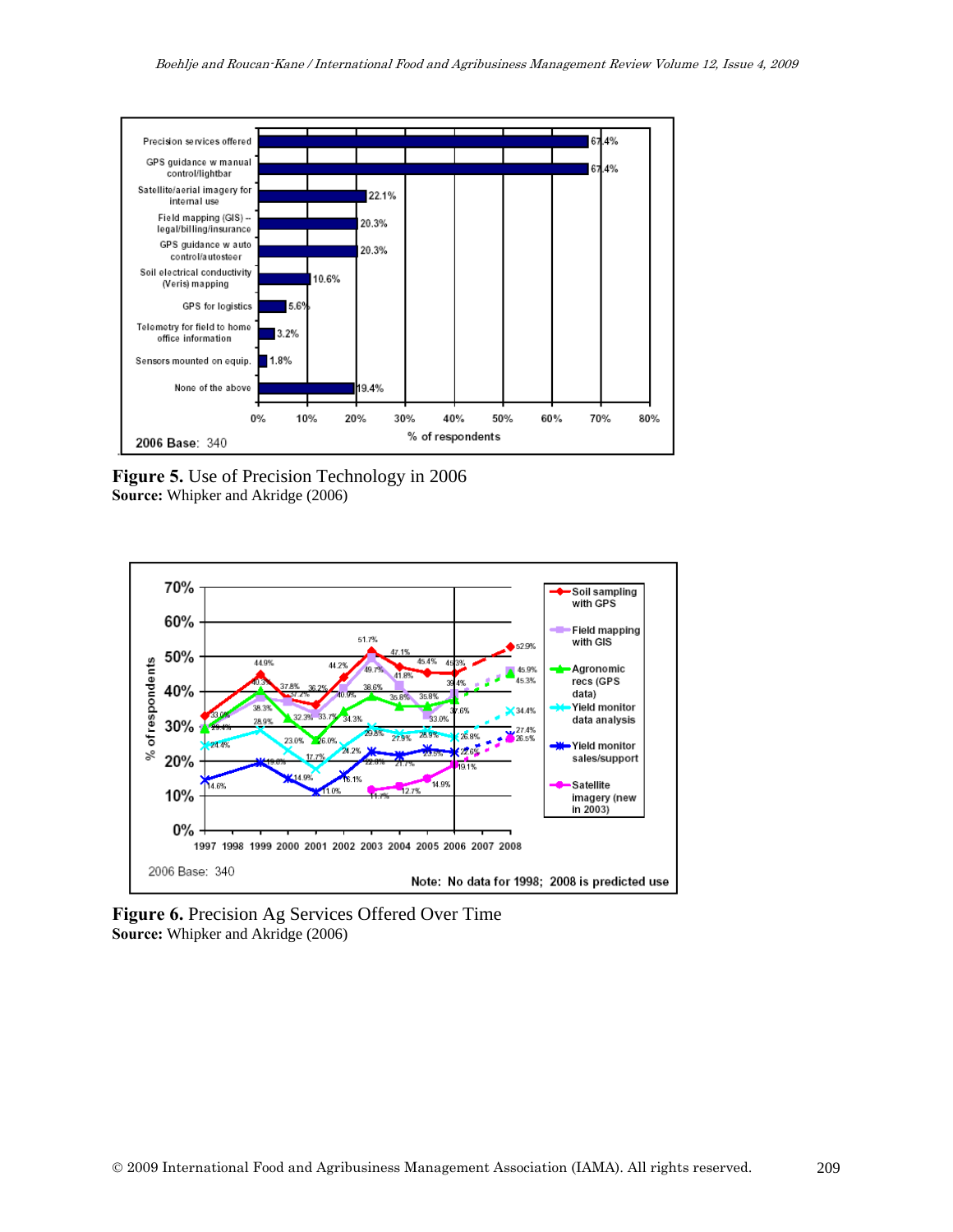

**Figure 7.** Precision Ag Services Offered by Region in 2006 Source: Whipker and Akridge (2006)

Data from surveys of Ohio farmers in 1999 and 2003 suggested that adoption of precision farming practices was progressing at a slow to moderate pace. As summarized in Table 4, the most frequently adopted precision farming practice was geo-referenced grid soil sampling adoption increased from eight percent of the respondents in 1999 to 15 percent in 2003. Variable rate application of plant nutrients showed similar rates of adoption and growth in adoption since 1999. Yield monitor adoption nearly doubled from 6 percent to almost 12 percent from 1999 to 2003; precision guidance was not generally commercially available in 1999 and had been adopted by 5 percent of the survey respondents by 2003. Approximately one-third of the surveyed farmers had adopted one or more of the precision farming practices in 2003, compared to less than 25 percent in 1999. As expected, larger farmers adopted precision farming techniques more rapidly and were using a larger number of such techniques compared to smaller farmers.

From a global perspective, the data is only available on yield monitor use and indicated that the United States and Germany appear to have the highest use, with lower utilization in Denmark, Sweden, and Argentina (Table 5). Success in expanding their footprint in precision farming technology in the United States would allow Deere to better understand customers' needs, which could then possibly be leveraged in other countries.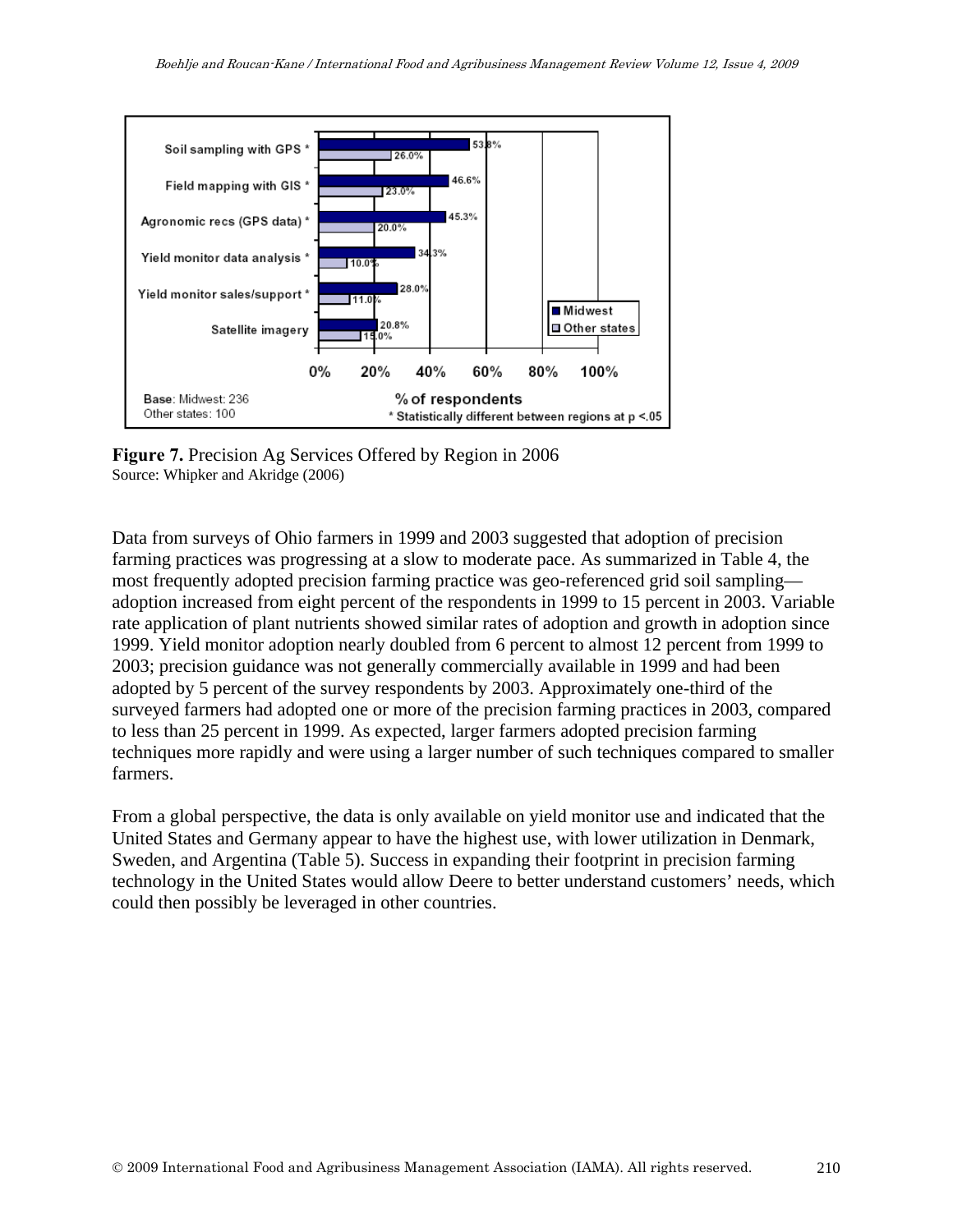|                                                                                           |      | <b>Percent Adopting</b> |
|-------------------------------------------------------------------------------------------|------|-------------------------|
|                                                                                           | 2003 | 1999                    |
| Georeferenced (i.e., map-based or location specific) grid soil sampling                   | 15.3 | 8.1                     |
| Variable Rate Application of Phosphorus                                                   | 14.1 | 7.3                     |
| Variable Rate (i.e., rate varied across field) Application of Lime                        | 14.0 | 6.7                     |
| Variable Rate Application of Potassium                                                    | 13.4 | 7.3                     |
| <b>Yield Monitor</b>                                                                      | 11.6 | 6.0                     |
| <b>Boundary Mapping</b>                                                                   | 9.8  | 4.3                     |
| Variable Rate Application of Nitrogen                                                     | 7.7  | 6.3                     |
| Satellite GPS Receiver                                                                    | 7.6  | 2.2                     |
| Georeferenced Field Scouting for Weeds                                                    | 6.0  | 2.3                     |
| Variable Rate Application of Herbicides                                                   | 5.3  | 5.7                     |
| Precision Guidance (light-bar navigation or autopilot system                              | 5.2  |                         |
| Aerial or Satellite Field Photography                                                     | 5.2  | 2.7                     |
| Georeferenced Field Scouting for Insects, Pests, or Disease                               | 4.9  | 2.0                     |
| Variable Rate Seeding                                                                     | 4.2  | 3.4                     |
| Variable Rate Application of Other Nutrients                                              | 4.1  | 3.9                     |
| GPS or Sensor-Directed Spot Spraying of Herbicides                                        | 3.0  | 1.3                     |
| Variable Rate Application of Pesticides                                                   | 2.8  | 2.9                     |
| GPS or Sensor-Directed Spot Spraying of Pesticides                                        | 0.9  |                         |
| Percent who have adopted one or more of above<br>$P_{\text{tot}}$ $\rightarrow$ 1 (0.000) | 31.8 | 23.6                    |

#### **Table 4.** Percent of Ohio Farmers who had Adopted Various Precision Farming Components in March 1999 and 2003

**Source:** Batte et al. (2003)

#### **Table 5.** Yield Monitor Use by Country

| <b>Estimated</b>     | <b>Yield Monitors</b>                         |      |                   |                     |  |
|----------------------|-----------------------------------------------|------|-------------------|---------------------|--|
| Country              | Number                                        | Year | Source            | per 1,000,000 acres |  |
| Americas             |                                               |      |                   |                     |  |
| <b>United States</b> | 30,000                                        | 2000 | Daberkow et al.   | 136                 |  |
| Argentina            | 560                                           | 2002 | Bragachini        | 10                  |  |
| <b>Brazil</b>        | 100                                           | 2002 | Molin             | T                   |  |
| Chile                | 12                                            | 2000 | Bragachini        | 8                   |  |
| Uruguay              | 4                                             | 2000 | <b>Bragachini</b> | 3                   |  |
| Europe               |                                               |      |                   |                     |  |
| U.K.                 | 400                                           | 2000 | Stafford          | 43                  |  |
| Denmark              | 400                                           | 2000 | Stafford          | 100                 |  |
| Germany              | 150                                           | 2000 | <b>Stafford</b>   | 7                   |  |
| Sweden               | 150                                           | 2000 | Stafford          | 48                  |  |
| France               | 50                                            | 2000 | Stafford          | 2                   |  |
| Netherlands          | 6                                             | 2000 | Stafford          | 11                  |  |
| Belgium              | 6                                             | 2000 | Stafford          | 6                   |  |
| Spain                | 5                                             | 2002 | 4ECPA             | $\leq$ 1            |  |
| Portugal             | 4                                             | 2002 | Conceicao         | 3                   |  |
| <i>Other</i>         |                                               |      |                   |                     |  |
| Australia            | 800                                           | 2000 | Bullock et al.    | 17                  |  |
| South Africa         | 15<br>-<br>$\sim$ $\sim$ $\sim$ $\sim$ $\sim$ | 2000 | <b>Nell</b>       |                     |  |

**Source:** Lowenberg-DeBoer (2003)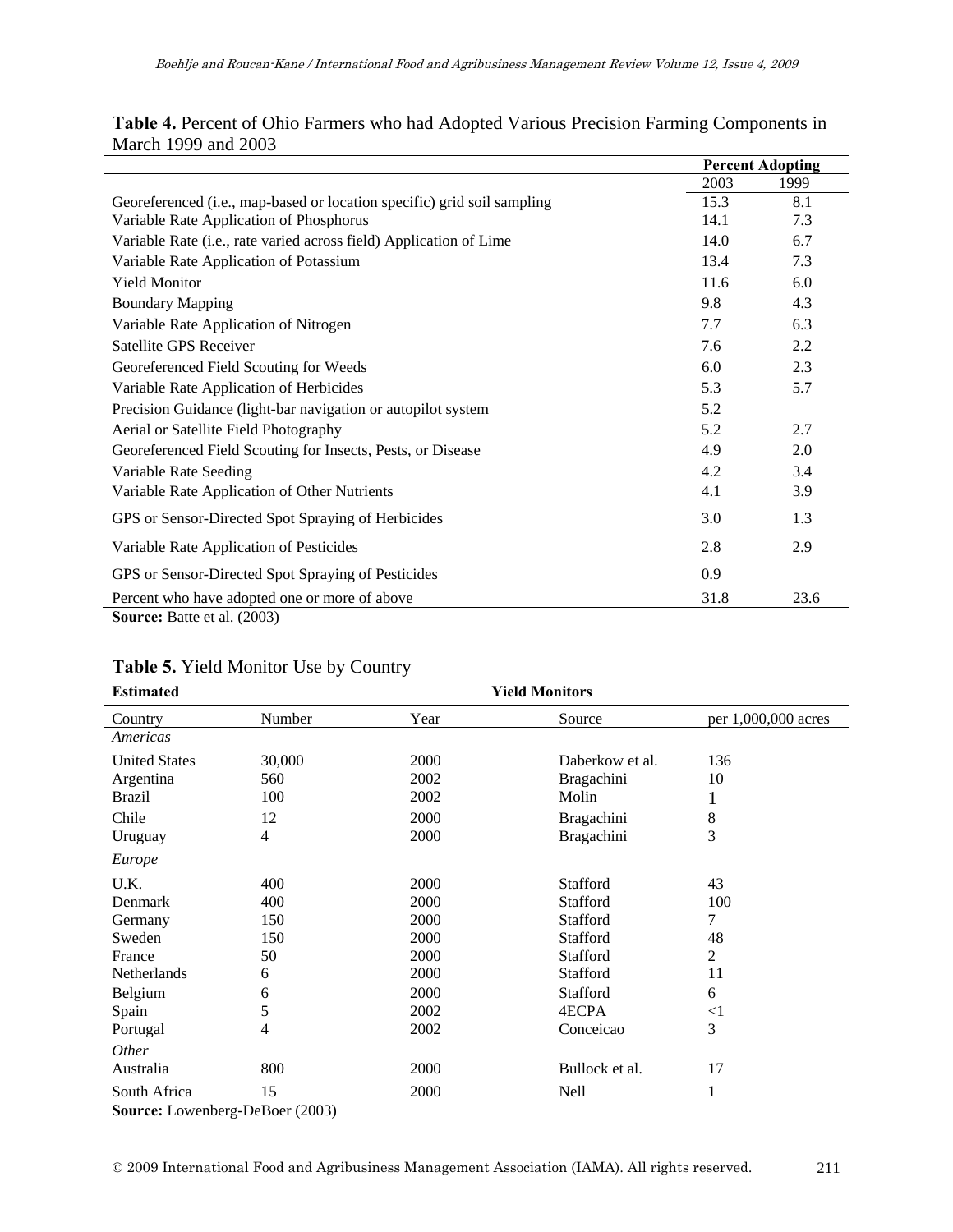# **The Key Questions**

The challenge was clear. How might the Ag Division deliver on this challenge? Although there were numerous opportunities for new product and service introductions in the traditional areas of enhancing the performance and productivity of Deere's power, tillage, and harvesting equipment, the Ag Division felt that the most potential, but also the most uncertainty, might be in the five new domains of precision farming. Some of the top-line questions the Ag Division management team had decided to focus on were:

- 1. What are the types/dimensions of risk/uncertainties associated with innovations in the information domain? Give specific examples in each dimension related to Deere and the information domain.
- 2. What kinds of customers (in terms of age, size, crops produced, etc.) provide the most potential for adopting the products/services in these domains?
- 3. What are the capacities needed to develop, produce, and commercialize information domain products? Does Deere have the capabilities? If not, how should Deere go about getting the capabilities?
- 4. How can Deere manage the risk/uncertainties associated with investing in the information domain? Think about flexibility and the concept of real options, and suggest a framework(s) to use this concept.
- 5. Should Deere collaborate with specialty electronics companies such as Raven, Ag Leader, etc.? Which characteristics should Deere look for in the collaborators/partners involved in the development of new technology in these domains, and what organizational structure might be used to benefit both Deere and the collaborators?

# **Bibliography**

Ansoff, I. (1957). "Strategies for Diversification", Harvard Business Review, 35 (5): 113-124.

- Batte, M. T., C. Pohlman, D. L. Forster, and B. Sohngen (2003). "Adoption and Use of Precision Farming Technologies: Results of a 2003 Survey of Ohio Farmers." The Ohio State University Report Series: AEDE-RP-0039-03, December 15, 2003.
- Bullock, D.G., D.S. Bullock, E.D. Nafziger, T.A. Doerge, S.R. Paszkiewicz, P.R. Carter, and T.A. Peterson. (1998). Does variable rate seeding of corn pay? Agron. J. 90:830–836. http://agron.scijournals.org/cgi/content/abstract/90/6/830
- Daberkow, S., M. Morehart, and W. McBride (2006). "AREI Chapter 4.7: Information Technology Management. 2006 Edition." United States Department of Agriculture, Economic Research Service.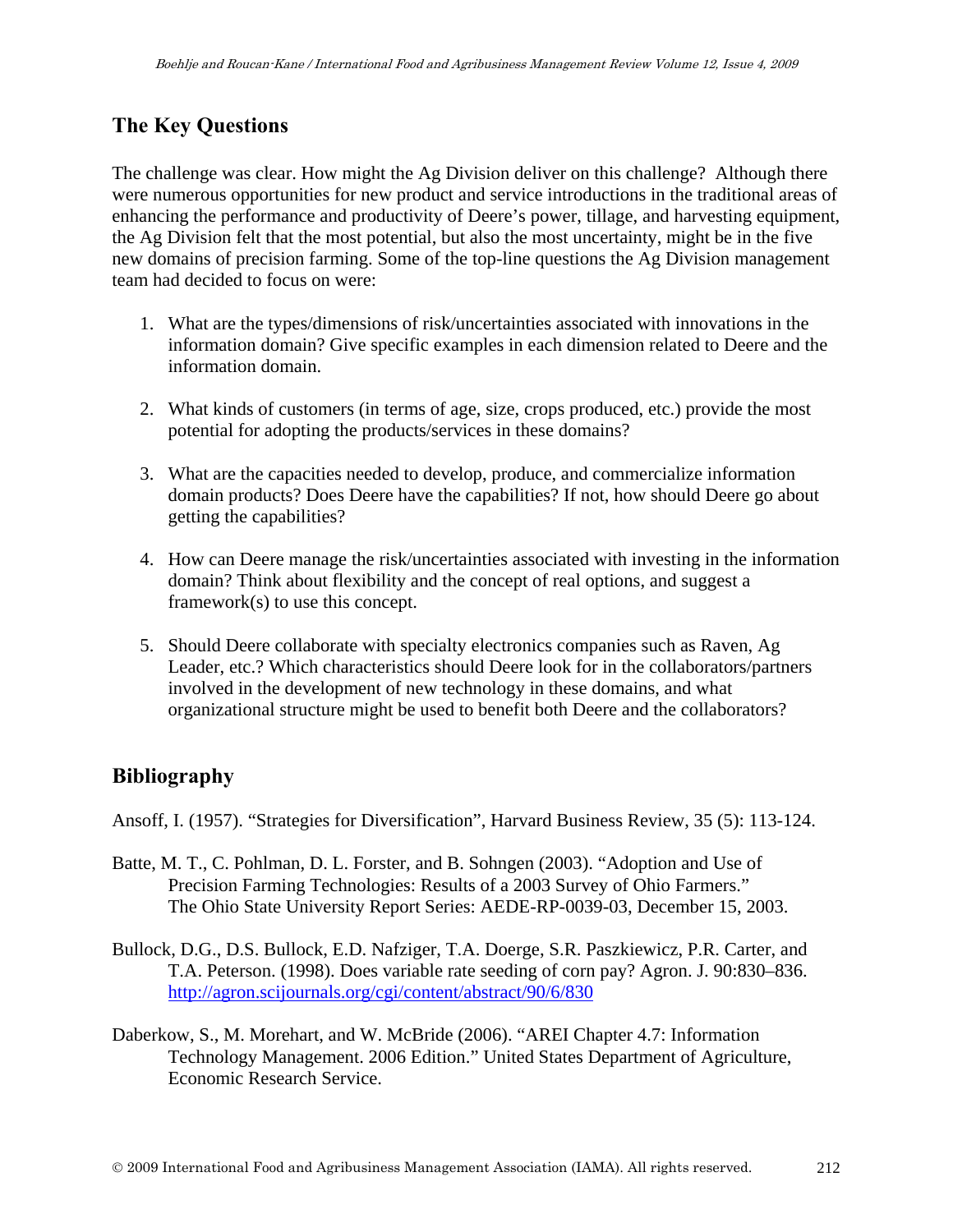- Doerge, T.A. (2002). "Variable-rate Nitrogen Management Creates Opportunities and Challenges for corn producers." www.plantmanagementnetwork.org/pub/cm/review/variable-n/. *Plant Management Network,* St. Paul, MN.
- Houlihan, P. (2007). "2007 Distinguished Alumni Awards." Chicago Booth Magazine, Summer/Fall 2007.
- Lowenberg-DeBoer, J. (2003). "Is the US Falling Behind in Yield Monitor Adoption?" August 2003 SSMC newsletter. http://www.agriculture.purdue.edu/SSMC/FRAMES/AUG03HOW%20MANY%20YIEL D%20MONITORS\_GREGEDITS1.HTM
- Lowenberg-DeBoer, J., and A. Aghib (1999). "Average Returns and Risk Characteristics of Site Specific P and K Management: Eastern Corn Belt On-farm Trial Results." Journal of Production Agriculture, 12:276– 282.
- McGrath, R. G., and I.C. MacMillan (2000). "The Entrepreneurial Mindset." Harvard Business School Press, Boston, MA.
- Nickum, A. (2005.) "Robert W. Lane, CEO of John Deere, Speaks at the GSB." Chicago Booth, 1/20/05. http://media.www.chibus.com/media/storage/paper408/news/2005/01/20/GsbNews/Robe rt.W.Lane.Ceo.Of.John.Deere.Speaks.At.The.Gsb-837310.shtml#5.
- Peone, J., and J. Lowenberg-DeBoer (2004). "Managing Fields with Isolated Low Fertility Areas." SSMC Newsletter, February, 2004. http://www.purdue.edu/ssmc/
- Watson, M., and J. Lowenberg-DeBoer (2002). "Who Will Benefit from GPS Auto Guidance in the Corn Belt? SSMC Newsletter, December 2002. http://www.agriculture.purdue.edu/ssmc/Frames/WhoGPSAutoGuidanceCornBelt.htm
- Whipker, L. D. and J. T. Akridge (2006). "2006 Precision Agricultural Services Dealership Survey Results." Staff Paper # 06-10, Department of Agricultural Economics, Purdue University.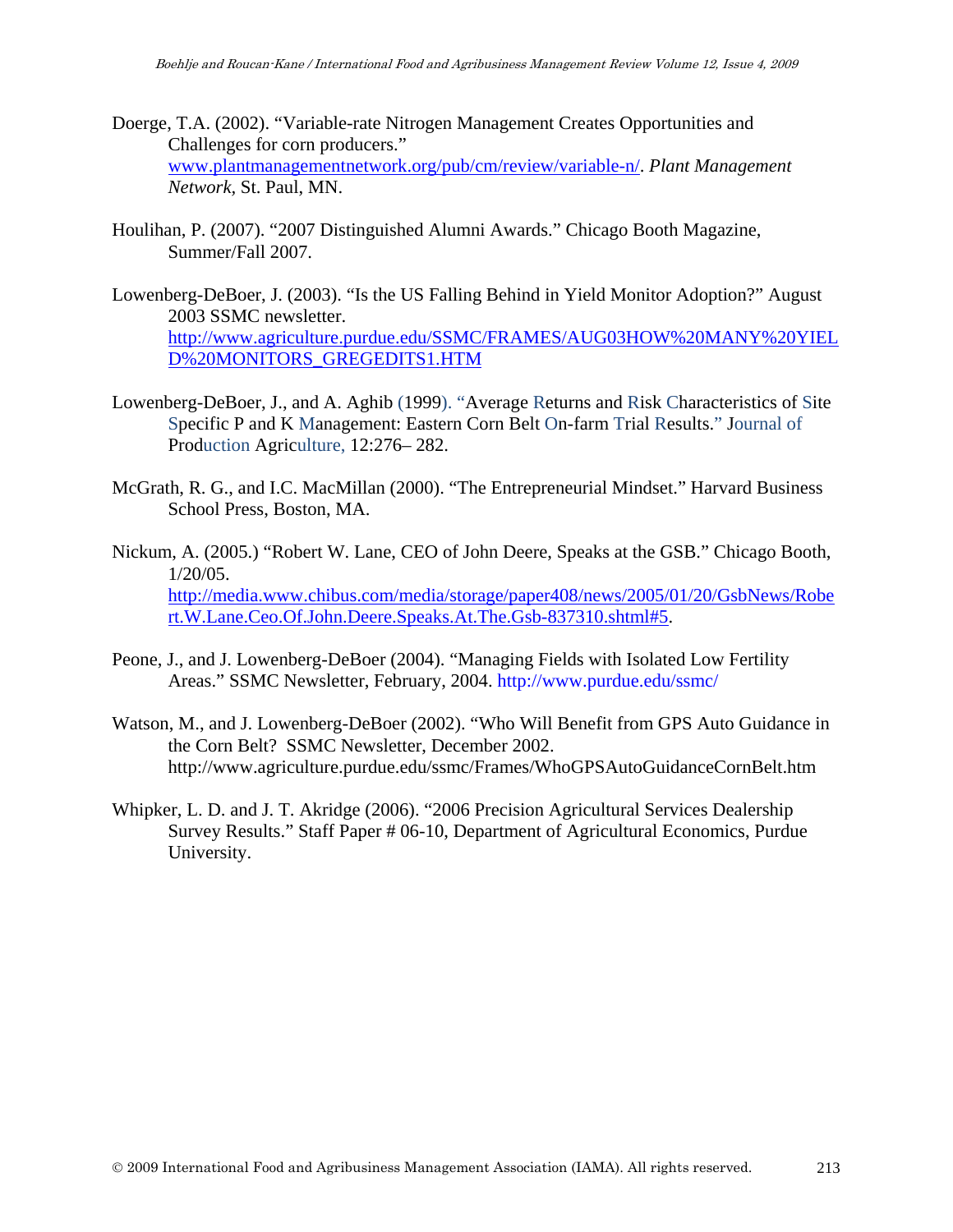# **Appendix 1.**

#### **Exhibit A. Innovation Chronology**

**1957:** Six-row planters and cultivators, John Deere innovations, reach the market. They provide 50 percent more planting and cultivating capacity for row-crop farmers in corn- and cottonproducing areas.

**1958:** The John Deere Credit Company, financier of domestic purchases of John Deere equipment, begins operations.

**1963:** John Deere surpasses IH to become the world's largest producer and seller of farm and industrial tractors and equipment. The company ventures into the consumer market, deciding to produce and sell lawn and garden tractors, in addition to some attachments, such as mowers and snow blowers.

**1991:** Lawn-and-grounds-care equipment operations in the United States and Canada become a separate division. Since 1970 they had been part of the farm-equipment operations. The company acquires SABO, a European lawn mower manufacturer.

**1992:** A program is launched to encourage installation of rollover protective structures and seat belts on older tractors. In 1966, John Deere introduced the first commercially available rollover protective devices for farm tractors, later releasing the patent to the industry without charge.

**2001:** Two mapping softwares—JDmap and JDmap Deluxe—are introduced. Development of parallel tracking to reduce overlap.

Creation of a new service CropTracer that provides the necessary components of a full service traceability program. Launch of Field Doc, an electronic notebook that makes collecting and recording information about operations exceptionally easy.

Introduction of the GreenStar™ AutoTrac assisted steering system to reduce the amount of time an operator needs to spend steering the tractor.

**2002:** Development of JD Office, an extended version of JD map. Creation of a new JDLink Machine Messenger, a wireless communication and information system for John Deere agricultural tractors that makes automated fleet management a reality.

**2003:** John Deere Introduces GreenStar™ AutoTrac Assisted-Steering for wheeled tractors. Introduction of several product enhancements for Parallel Tracking (a manual guidance system) and expansion of the GreenStar™ AutoTrac Assisted Steering line-up with the introduction of Auto-Trac for 8020 series tractors with MFWD or ILS.

Development of JDLink™ Machine Messenger, a wireless communications system for the new John Deere twenty series tractors, which allows owners to monitor tractor performance and usage from a secure Internet Web site.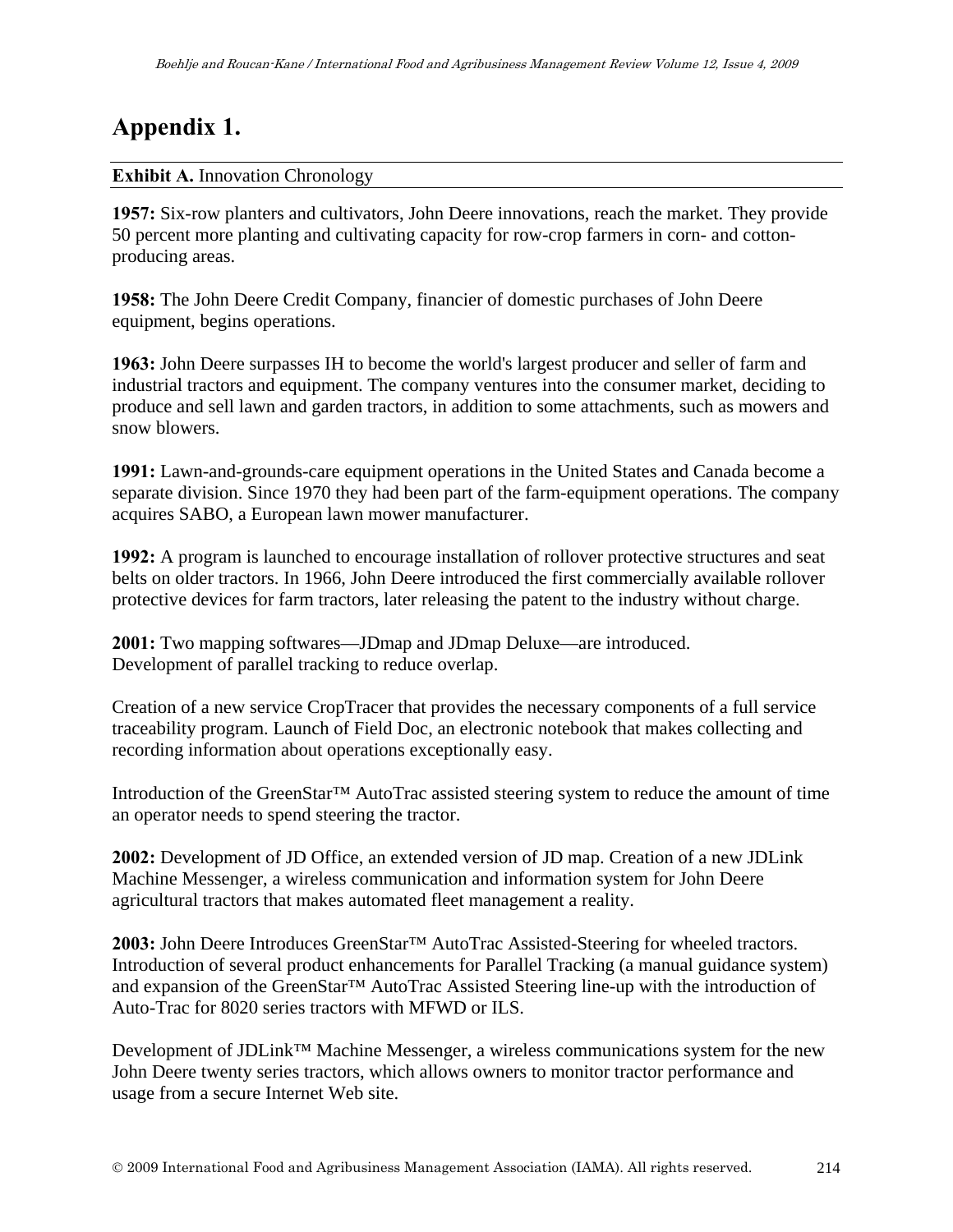**2004:** Further advances in new products include recently introduced self-propelled sprayers; the 4720 and 4920 models are the Deere's largest and most-productive sprayers ever. Expansion of the GreenStar™ AutoTrac Assisted Steering System on more vehicles.

Development of StarFire RTK system with the repeatable guidance that only Real-Time Kinematic (RTK) GPS systems can deliver.

**2005:** Major new-product introduction for model-year 2006 with John Deere 8530 tractor; the most powerful row crop tractor ever (275-hp) that allows operators to get more done in less time. Equipped with new 9.0-liter engine, this tractor is more fuel-efficient than the previous model. Advanced precision-guidance product, which can direct equipment in the field with sub-inch accuracy, is introduced.

**2006:** Deere introduces a high-capacity 4930 self-propelled sprayer; the 120-foot boom makes it the most productive sprayer ever built by John Deere. Innovations such as iGuide, for perfectly straight rows; iTEC Pro for automated end of row turns, and GS2 Rate Controller to expand the capabilities of the GS2 system by acting as a controller for sprayers; reach the market.

John Deere 8430 tractor, powered by the company's clean-burning engine technology, sets fuelefficiency record for its size class. Advanced products appear in the 6030 premium series and 7030 full-frame tractors.

A new line of productive round balers is launched.

**Source:** Deere and Company's Web site, Deere and Company's annual report, and "The John Deere Way: Performance that Endures" by David Magee (2005).

# **Appendix 2.**

### **Addendum to the Case Study**

The case study was used at an executive management education program focusing on innovation in April 2009. The executive program was a four-day session for executives from Syngenta. Prior to the case study presentation and discussion, presentations and discussions focused on how Syngenta innovates, how to create a culture of innovation, how to implement innovation, and how to communicate to customers the innovation taking place.

## **Case Setup**

To prepare program participants for the case study discussion, a succinct presentation was given. The customer segmentation of Christensen and Raynor (2003) was introduced: over-served customers, under-served customers, satisfied customers, and non customers. Then, based on Christensen (1997), the definitions of disruptive and sustaining innovations were presented.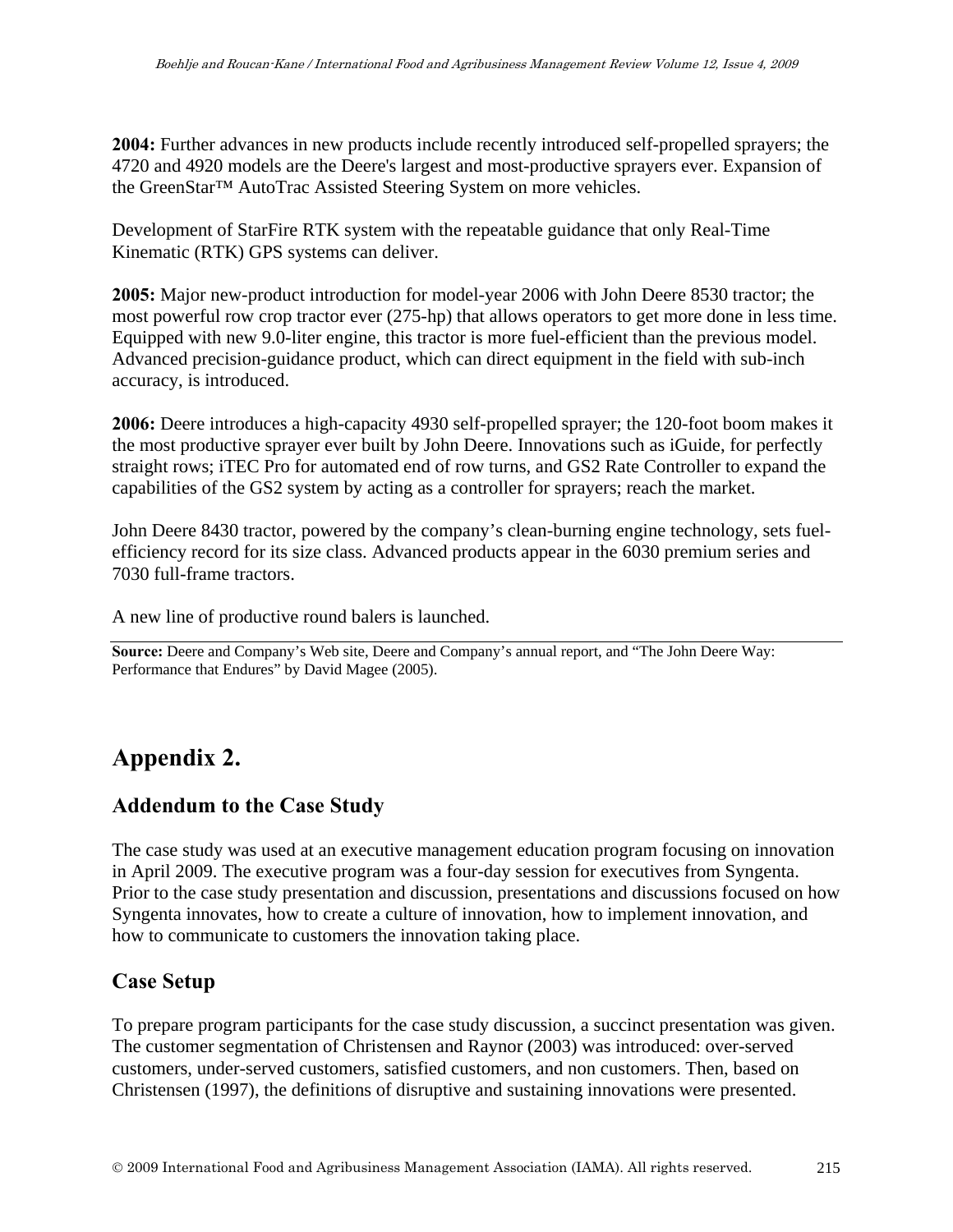Sustaining innovation refers to improving a current product, while disruptive innovation refers to the creation of a new product, business model, or service.

The framework developed by McGrath and MacMillan (2000) was also presented. This framework (Figure 8) graphs the innovation projects along the dimensions of market and technical uncertainty to determine whether risk is being diversified and how the portfolio of innovations evolves over time. Market and technical uncertainties are scored using the scorecards developed by McGrath and MacMillan (2000).

Major sources of uncertainty are the potential revenue/demand, regulatory aspects, associated cost, and upstream supply chain reaction to the innovation project. Market uncertainty refers to the lack of knowledge at the market and demand level. Technical uncertainty comes from the lack of information about the viability of the innovation. The firm does not know whether or not the technology can be developed, and which inputs and skills are needed. The firm also does not know how, or if, the user will be able to adopt the product.

Figure 8 maps the variety in the chosen innovation activities. Innovation through positioning options creates the right to wait and observe. Innovation through stepping stones options gives low-risk access to potentially high upside opportunities. Innovation through scouting options can be seen as entrepreneurial experiments. Innovation through enhancement launches represents improvement to make today's product faster, better, or cheaper. Finally, innovation through platform launches consists of establishing the company in a leading position, ideally in an emerging area with strong growth potential—next generation advantages. The participants were given an illustration of the framework with Deere's example of innovation projects, excluding the information domain (Figure 8).



#### **Market uncertainty**

**Figure 8.** Portfolio of Options to Innovate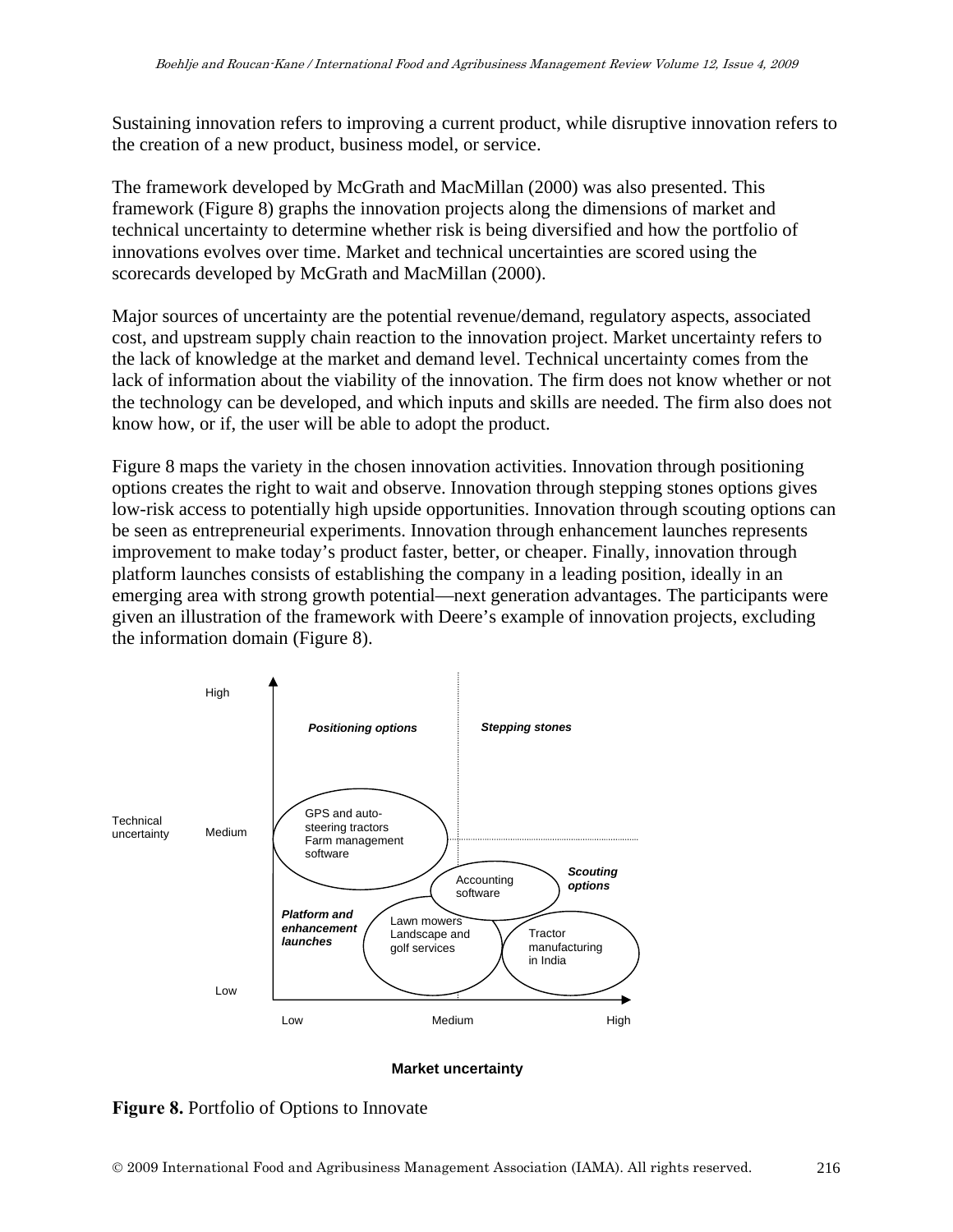# **Participants' Discussion**

The participants were then asked to break up into groups of four to five people and answer questions 2, 3, and 5. The other questions were not investigated because the participants had already discussed the implementation of innovation and the customer aspect of innovation at length. After the break-out session, participants presented their answers, which are described below.

McGrath and MacMillan's framework was proposed to determine the appropriate portfolio of innovation projects to fund and to manage this portfolio over time (see Figure 9). Advanced autotrack/guidance/headland management and variable rate seed/fertilizer/chemical application can be considered platform launches for Deere. They have medium technical uncertainty, but low to medium market uncertainty as the values of those technologies are fairly easy to communicate to the customers. Telematics and information management are examples of scouting options for Deere. They use developed technologies (we have telematics in our cars, planes, and trains), which limits the technical uncertainty. However, the market uncertainty is high. Sales representatives may find it more difficult to convince farmers of the benefits that these technologies bring than for products such as autotrack. Alternatively, these products may service a smaller number of farmers than autotrack systems in the short term. Synchronized and autonomous/robotic multi-unit operations are stepping stones for Deere. Requiring the use of new technologies, these products have high technical uncertainty. For the same reasons as telematics and information management products, synchronized and autonomous/robotic multiunit operations also face high market uncertainty.



**Figure 9.** McGrath and MacMillan's Framework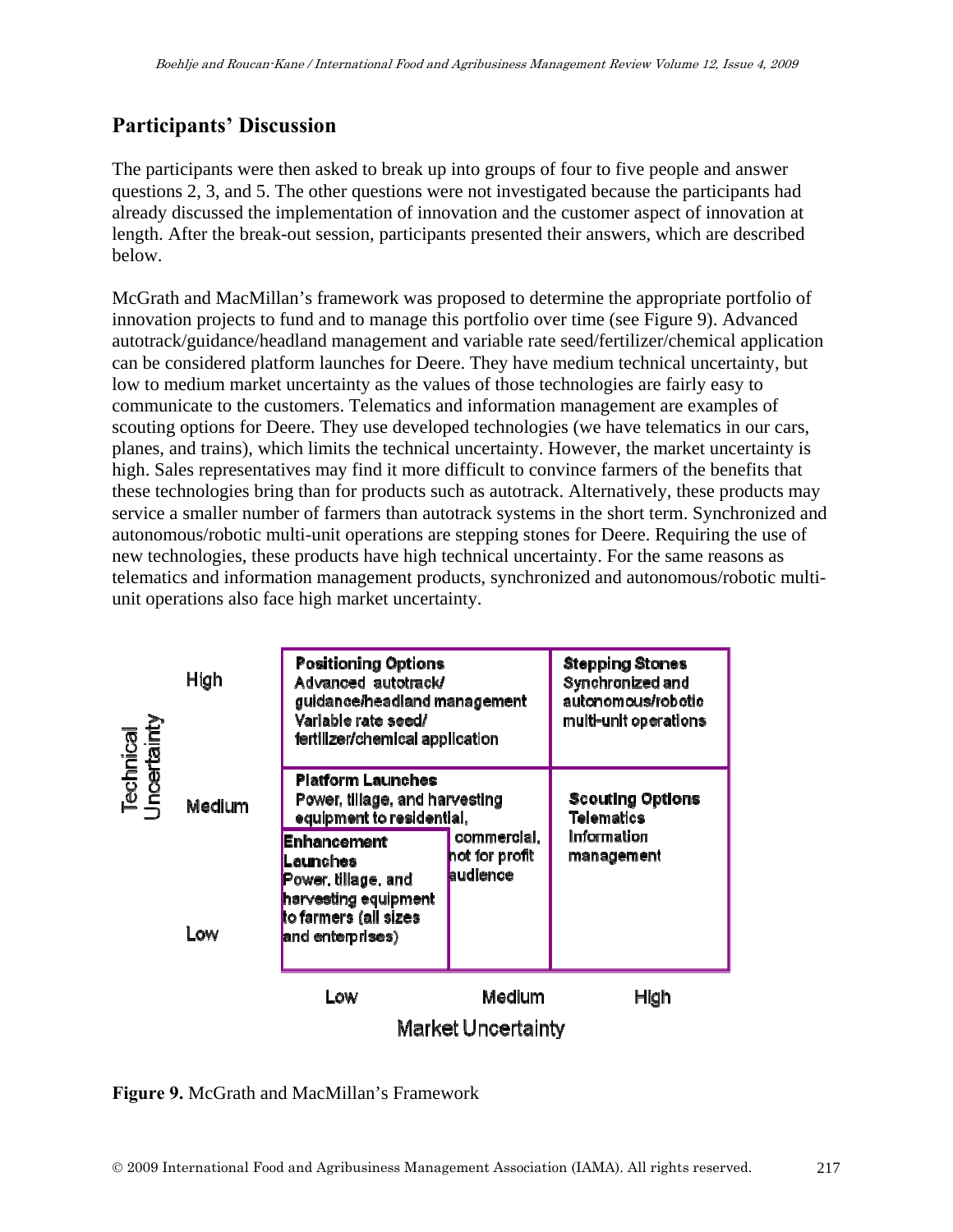One of the participants mentioned that the McGrath and MacMillan's framework did not take into account the market attractiveness. The instructor mentioned how the size of the circles as illustrated in Figure 8 could be adapted to represent the market attractiveness; the bigger the circle, the more attractive (in terms of generated revenue) the market.

Regarding the question on whether Deere should collaborate/partner with a specialty electronic company, most participants recommended collaboration and presented the reasons to justify this recommendation as summarized in Table 6.

| Partner Don't                               | Partner                      |
|---------------------------------------------|------------------------------|
| Access technologies                         | Oblige customers to use the  |
|                                             | whole Deere package          |
|                                             |                              |
| Access new customers                        | Nobody was better            |
| Successful with past partnership experience | Expected payoffs             |
| Differentiation                             | Culture                      |
| To mitigate risk                            | Provide the right quality    |
| Flexibility to experiment with the idea and | Avoid lawsuits on            |
| then buy the partner if it's successful     | intellectual property rights |
| Speed to market                             |                              |
| Access to capabilities                      |                              |
| Share costs                                 |                              |
| Secure channels                             |                              |
| Competitive advantage                       |                              |

|  |  | Table 6. Factors Affecting the Choice of Governance Structure |
|--|--|---------------------------------------------------------------|
|  |  |                                                               |

Deere's core business up until now has been machinery. For the company to enter the information domain, Deere will need to develop competencies in electronics, computer, and information technology by either buying electronic companies or collaborating with them. These electronic competencies will have to be developed throughout the supply chain. The research and development teams will have to learn about electronics, in addition to continuing their understanding of machinery. The manufacturing processes will have to be adapted to produce electronics. Deere will need to find and build relationships with suppliers of electronics. Quality controllers will have to learn about electronics. Deere's marketers and sales representative will have to learn about electronic features to market the product properly and to its fullest. Deere's dealers also have service teams at the dealership and on-site; those teams will need to have electronic experts on staff.

Participants also stressed the need for Deere to educate dealers on selling precision farming products. Both the dealers and the service teams will need to be motivated and rewarded for their effort in learning about and selling new products. They will need to understand the reasons behind the introduction of those new products or, in other words, be told about Lane's challenge. To make sure dealers devote time to selling information domain products, a dedicated salesforce could be put together. Dealers could also be encouraged and rewarded for trying to sell the information domain products as an add-on to equipment already in the field.